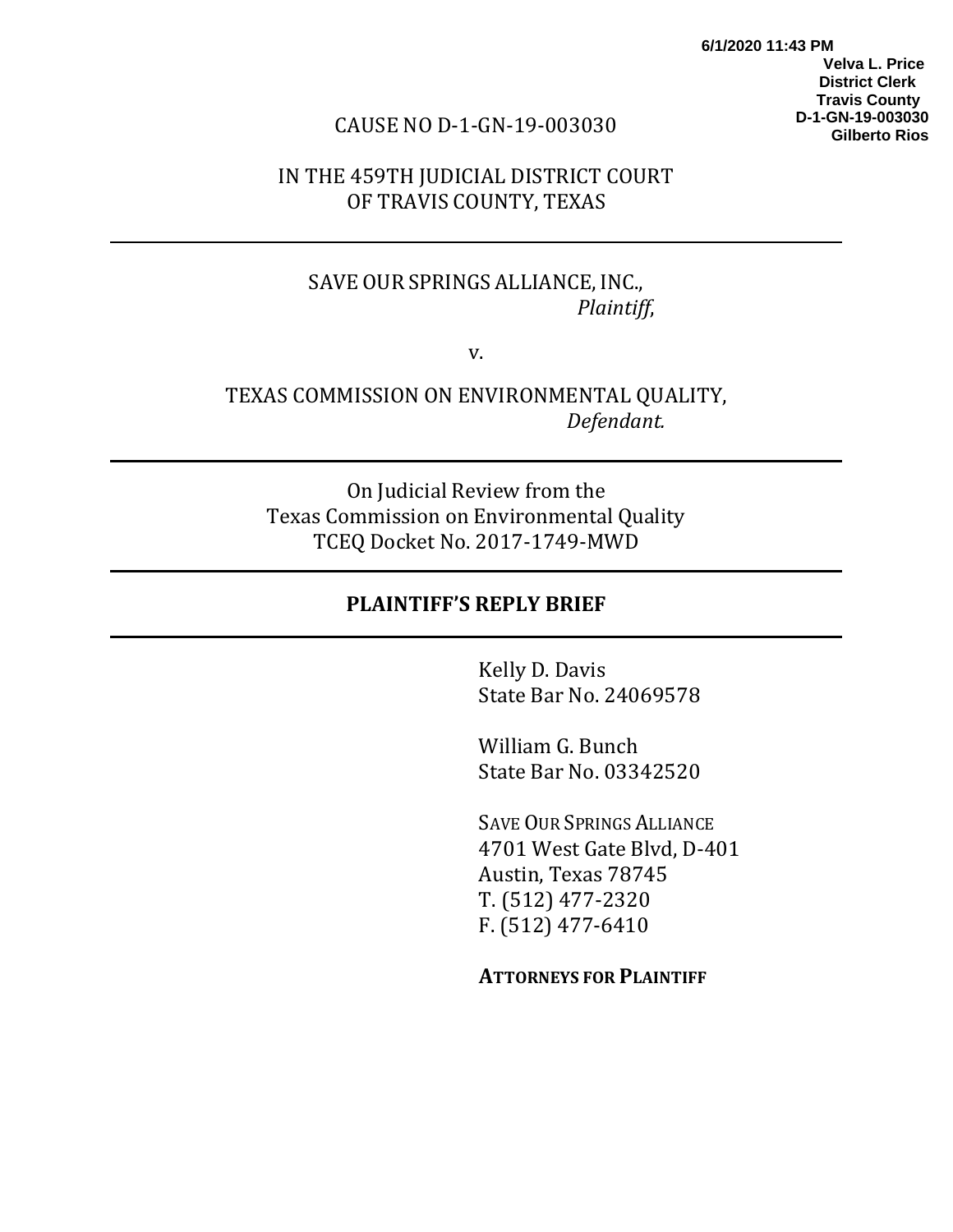| $\mathbf{I}$ . | THE PERMIT VIOLATES THE TIER 2 PROHIBITON ON<br><b>DEGRADATION IN MULTIPLE WAYS</b>                                                                                                                   |
|----------------|-------------------------------------------------------------------------------------------------------------------------------------------------------------------------------------------------------|
|                |                                                                                                                                                                                                       |
|                | A. The Increases in Pollution in Onion Creek Authorized by the                                                                                                                                        |
|                | Critical Low Flow in Onion Creek Compared to the Permit                                                                                                                                               |
|                |                                                                                                                                                                                                       |
|                |                                                                                                                                                                                                       |
|                |                                                                                                                                                                                                       |
|                |                                                                                                                                                                                                       |
|                |                                                                                                                                                                                                       |
|                | The Scientific Record on Nutrients and Protecting Aquatic Life in                                                                                                                                     |
|                |                                                                                                                                                                                                       |
|                | B. TCEQ's Implied Interpretation of "Degradation" Would allow<br>Degradation, Rather than the Required<br><b>Some</b><br>"No                                                                          |
|                | C. Defendants' Construction of the Tier 2 Standard Ignores the<br><b>Clean Water Act and the EPA Rule Requiring that the Chemical</b><br><b>Integrity of Public Waters Be Maintain and Protected9</b> |
|                | D. The Anti-Degradation Analysis is Pollutant-By-Pollutant, Not                                                                                                                                       |

# **TABLE OF CONTENTS**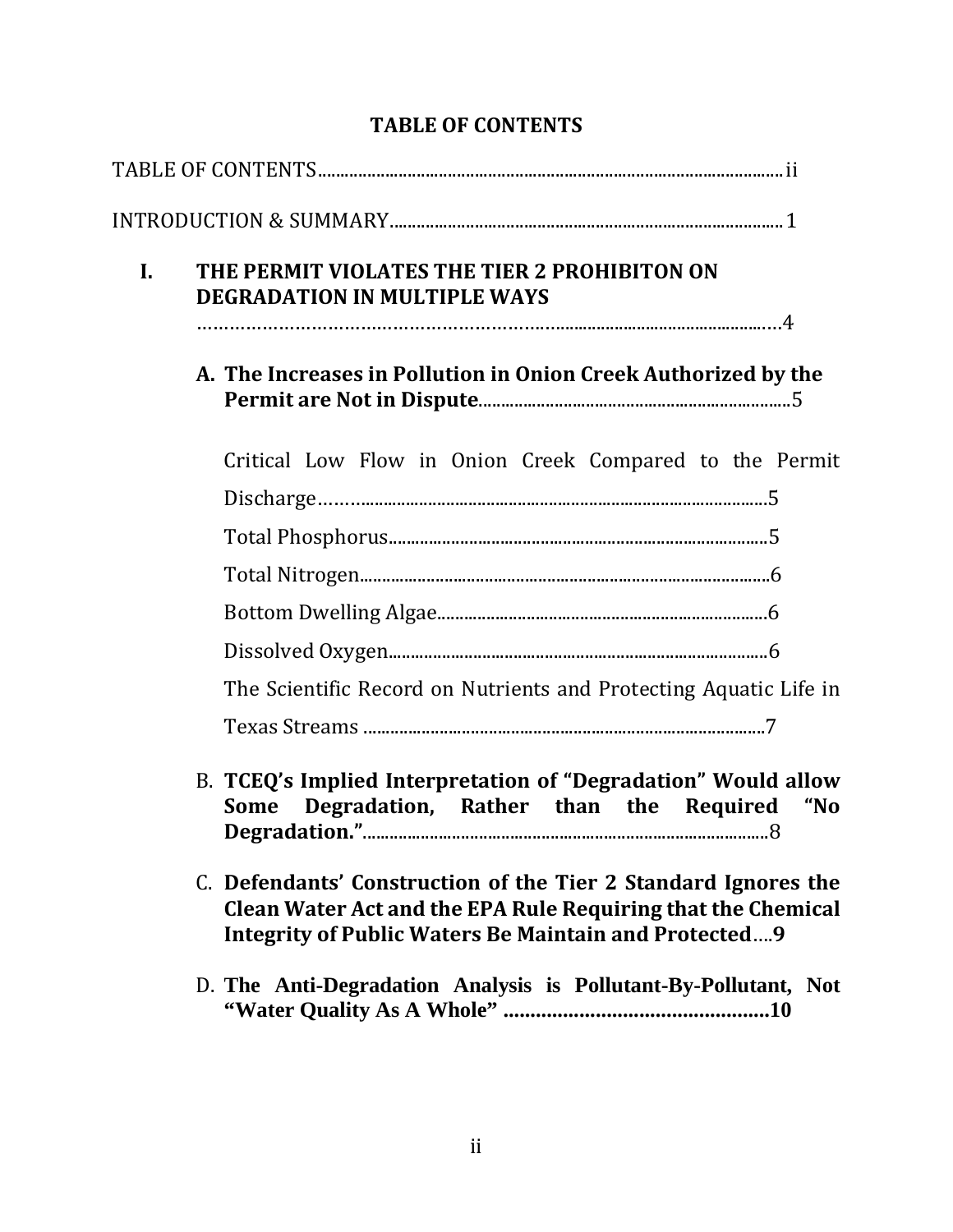|      | E. Defendants' Construction of the Tier 2 Standard Reads Out<br>Important Language is Inconsistent with Regulation's Plain                                                                         |  |
|------|----------------------------------------------------------------------------------------------------------------------------------------------------------------------------------------------------|--|
|      | F. Neither TCEQ's Continuing Planning Process (CPP) with EPA, the<br>EPA's Withdrawal of Its Objection Letter, nor Its IPs Support,<br>Much Less "Ensure," that TCEQ Complied with the Substantive |  |
|      | G. The Case Law Supports SOS's Claim That the City's Permit<br>Violates the Tier 2 Antidegradation Standard as a Matter of Law                                                                     |  |
| II.  | DEFENDANTS FAIL TO REBUT SOS'S SHOWING THAT TCEQ                                                                                                                                                   |  |
| III. | DEFENDANTS OFFERED NO PERSUASIVE ARGUMENTS THAT<br>NOTICE REQUIREMENTS HAVE BEEN MET23                                                                                                             |  |
|      |                                                                                                                                                                                                    |  |
|      |                                                                                                                                                                                                    |  |
|      |                                                                                                                                                                                                    |  |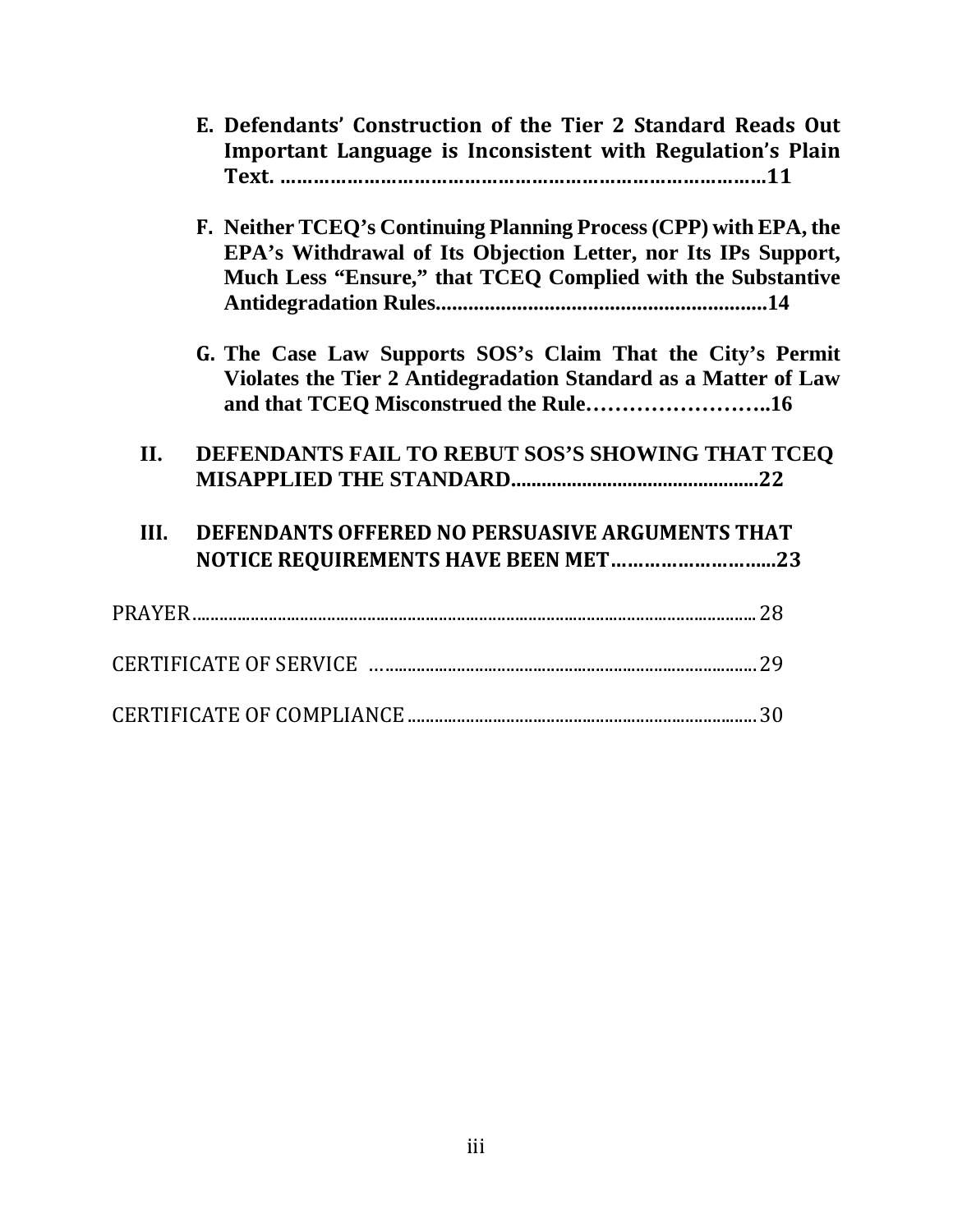#### TO THE HONORABLE JUDGE GUERRA GAMBLE:

Defendant TCEQ and Intervenor City of Dripping Springs (together, Defendants) argue that this case rests on a "battle of witnesses"—of dueling expert opinions. They then insist this is a battle that Plaintiff Save Our Springs Alliance (SOS) loses because the Court must defer to the agency's expertise and weighing of opinion testimony. They point to the Administrative Law Judge's (ALJ) observations that SOS's experts were unfamiliar with TCEQ's anti-degradation standards, that they relied on "alternative methodologies," and that some of their opinions were conclusive.

But this is not a case about dueling expert opinions. The evidence upon which this case mainly hinges is undisputed. Such evidence is summarized in SOS's brief and largely ignored in Defendants' responses.

The following critical facts are not disputed: Onion Creek, under its current condition without the proposed discharge, is a pristine, crystal-clear Hill Country stream. The permit at issue authorizes the City to discharge up to 822,500 gallons of treated sewage into Onion Creek every day—equal to 1.27 cubic feet per second in flow. The effect of the discharge must be evaluated under critical low-flow conditions established by TCEQ. The applicable critical low-flow here is 0.12 cubic feet per second. Simple math shows that addition of the maximum authorized discharge would render Onion Creek 90% treated sewage and 10% natural, baseline creek flows under critical low-flow conditions. This discharge would increase total phosphorus (TP) and total nitrogen (TN) by orders of magnitude—thousands of percent increases—from the naturally-occurring levels. Algae growth would increase by at least an order of magnitude, and dissolved oxygen (DO) would drop from high levels of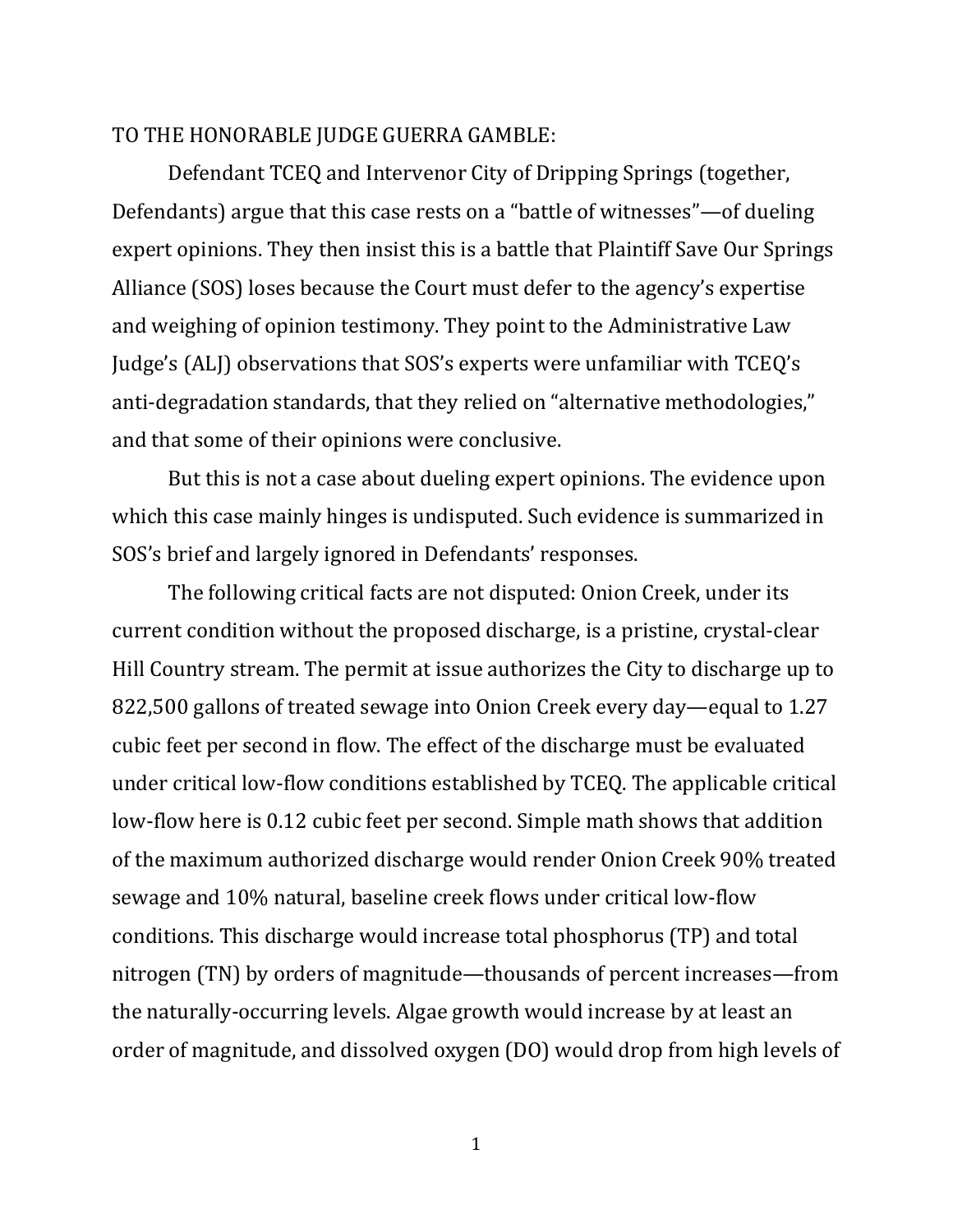8.0 mg/L to right at or just below the minimum 5.0 mg/L established by TCEQ to protect existing uses.

With this undisputed evidence, the primary issues are questions of law. Did TCEQ properly construe its Tier 1 and Tier 2 anti-degradation rules, consistent with the CWA and EPA rules? Did the Agency properly apply these two anti-degradation rules, especially the Tier 2 rule, to the evidence?

Similarly, the evidence related to notice is likewise largely undisputed. Whether TCEQ provided adequate notice is a question of law.

Secondary to these issues, this case presents the issue of whether TCEQ's Final Order contains findings of facts supported by substantial evidence and adequate underlying facts, and whether it demonstrates a genuine exercise in reasoned decision-making sufficient to allow for effective judicial review.

Rather than a case of *ipse dixit*—unsupported expert opinion—this is a case of *ipso facto*: the *facts* speak for themselves. The undisputed massive increase in phosphorus and nitrogen—recognized and regulated pollutants that plague fresh waters across the planet—*ipso facto*, lower water quality in Onion Creek by more than a *de minimis* extent. There is no rational basis for concluding that these increases are "trifling," that they are so minimal that they can be ignored, or that there is "no degradation" of water quality.

The Clean Water Act requires that the chemical integrity of Onion Creek be protected, along with its physical and biological integrity. 33 U.S.C. § 1251(a). The massive increases in TP and TN that would result from the permitted discharge fail this test, as well as the major lowering of dissolved oxygen, lower water quality by more than a *de minimis* extent as a matter of law.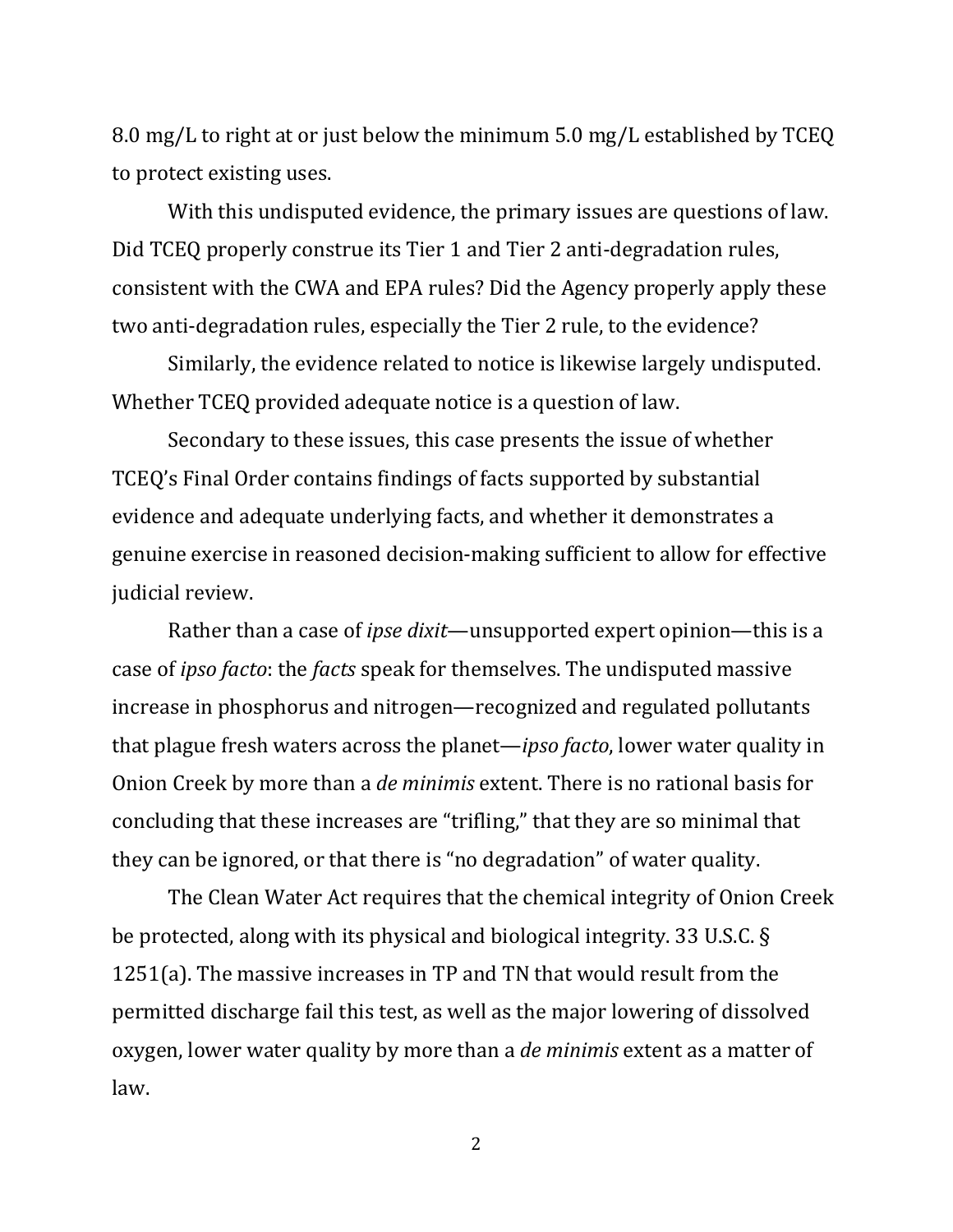In addition to erecting the strawman "battle of witnesses" argument, Defendants make other diversionary arguments that are either misleading or irrelevant. The City begins with an argument that its goal is to beneficially reuse its wastewater and avoid discharging as authorized by the permit. While laudable, the City's goals are irrelevant to the legal question of whether the permit complies with the law. *See* 33 U.S.C. § 1342(a)(1) (permit can only be issued "upon condition that such discharge will meet" all applicable requirements of CWA); *see also id*. § 1342(k)(compliance with permit deemed compliance with CWA). Under the settlement agreements, the permit still allows the City to discharge 822,500 gallons of treated sewage per day into Onion Creek.

Defendants also assert that SOS's true contention is with the TCEQ's EPA-approved regulations. To the contrary, SOS does not seek to rewrite TCEQ'S rule, but to have it construed and applied as required.

Defendants repeat the ALJ's unfounded and unexplained assertion that SOS's experts used "alternative methodologies" when the record shows that SOS's experts compared the natural baseline water quality to the water quality that would result from the permitted discharge, and applied accepted TCEQ and EPA science and scientific methods to the undisputed evidence.

Defendants mislead the Court in arguing that the testimony of SOS's water expert, Dr. Lauren Ross, was not credible because she relied on the 2012 TCEQ Implementation Procedures (IPs) and not the EPA-approved 2010 IPs. Defendants know that the sections of the not-yet-approved 2012 IPs relevant to this case, published on TCEQ's website, are verbatim identical to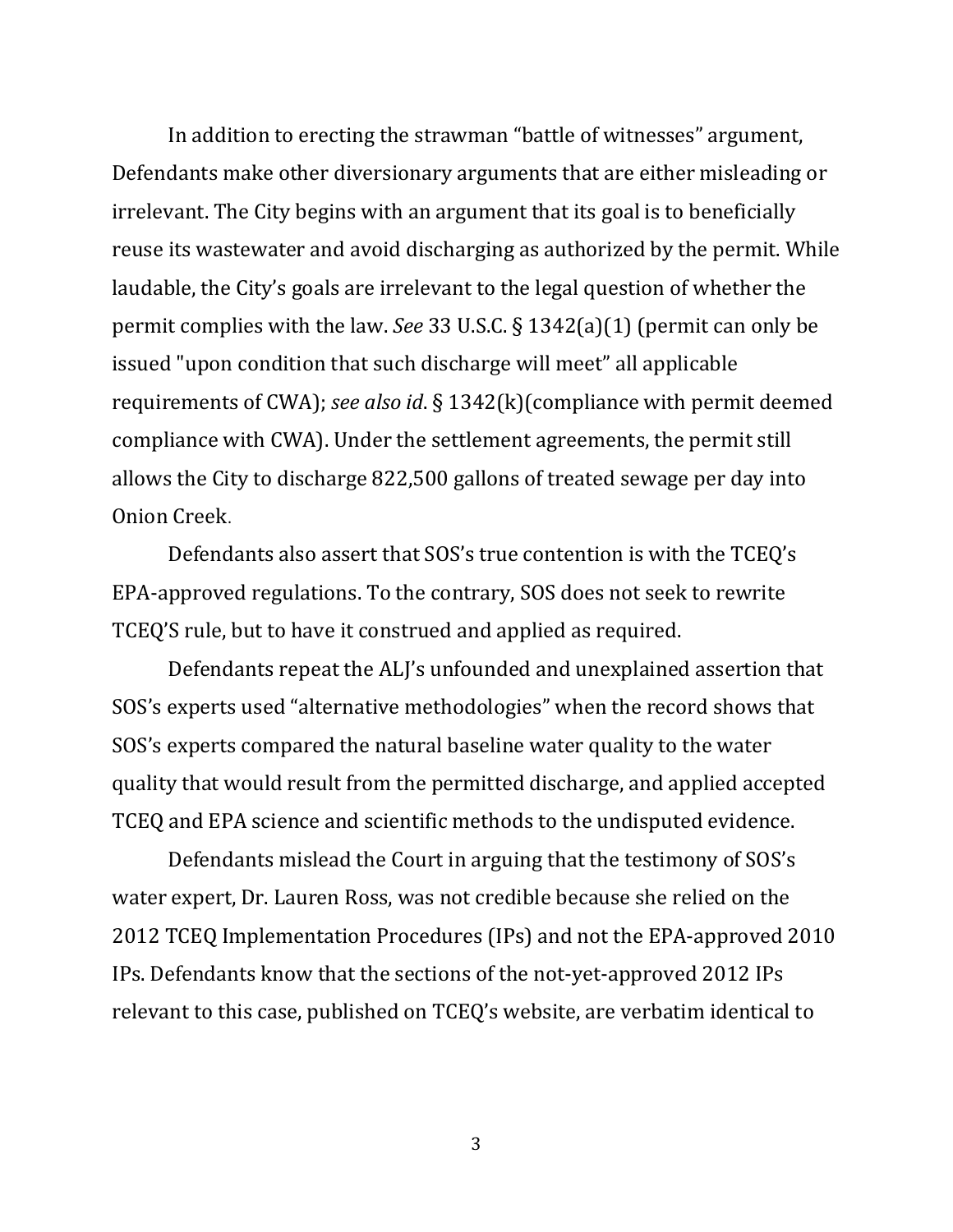the 2010 IPs.[1](#page-6-0) Since the CWA requires EPA review of the TCEQ's delegated water quality permitting program every three years, 33 U.S.C. § 1313(c), that the 2012 IP update was still not approved at the time of hearing in 2018 speaks to TCEQ's credibility, not Dr. Ross's.

Even if the Tier 2 standard required a showing of biological impact, the multiple published and peer-reviewed scientific studies in the record, funded by TCEQ and EPA for the specific purpose of assessing nutrient impacts on aquatic life in Texas streams—one of them introduced by the City establishes this impact. There are no scientific studies in the record to the contrary.

The single study relied on by the ALJ and TCEQ to suggest that adding treated sewage to small streams in Texas could increase biological diversity and thus be "good" for stream, is, to the contrary, an admission that the biological integrity of streams is compromised by nutrient increases from wastewater and other sources at levels well below those that would result from the approved discharge.

Defendants' interpretation of the notice regulations also attempts to skirt the rule's plain meaning and the purpose of the notice requirements. This Court should reject Defendants' attempt to fashion an interpretation of TCEQ regulations that conflict with the regulation's clear, unambiguous language and purposes of the regulatory scheme.

#### **I. THE PERMIT VIOLATES THE TIER 2 PROHIBITION ON DEGRADATION IN MULTIPLE WAYS.**

<span id="page-6-0"></span><sup>&</sup>lt;sup>1</sup> The 2012 IPs are on TCEO's website and appear as the second result on a web search for "TCEQ Implementation Procedures." *See* [http://www.tceq.texas.gov/docs/2011draft](https://www.google.com/url?sa=t&rct=j&q=&esrc=s&source=web&cd=&ved=2ahUKEwjs3LjKi-LpAhXuna0KHWYcBPMQFjACegQIAhAB&url=https%3A%2F%2Fwww.tceq.texas.gov%2Fassets%2Fpublic%2Fpermitting%2Fwaterquality%2Fstandards%2Fdocs%2F2011draft-impprocedures.pdf&usg=AOvVaw3RUY94jIua23bXDN47lWjs)[impprocedures.](https://www.google.com/url?sa=t&rct=j&q=&esrc=s&source=web&cd=&ved=2ahUKEwjs3LjKi-LpAhXuna0KHWYcBPMQFjACegQIAhAB&url=https%3A%2F%2Fwww.tceq.texas.gov%2Fassets%2Fpublic%2Fpermitting%2Fwaterquality%2Fstandards%2Fdocs%2F2011draft-impprocedures.pdf&usg=AOvVaw3RUY94jIua23bXDN47lWjs)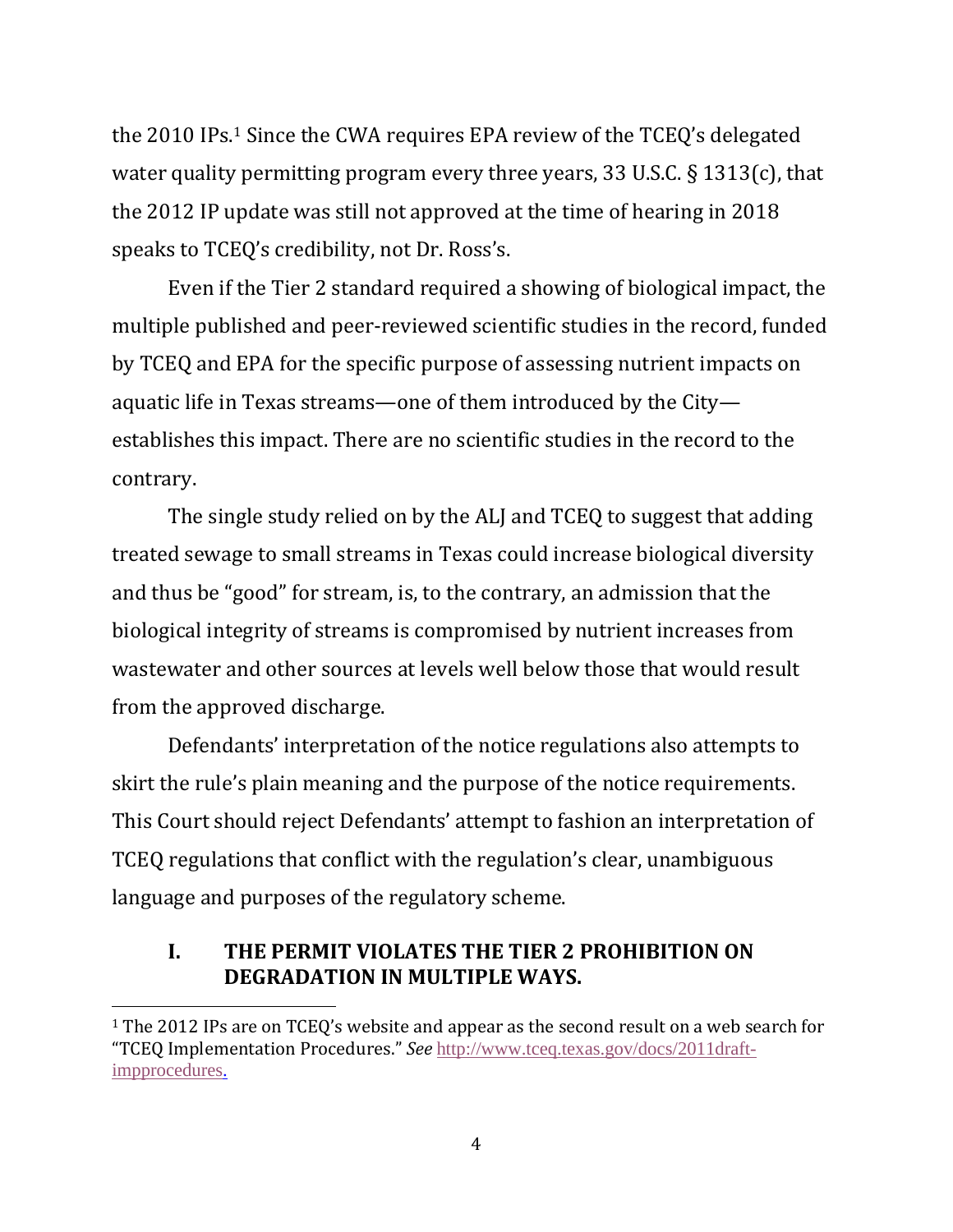SOS refers the Court to its Opening Brief, pages 18 to 32, on the Tier 2 issue, as largely unrebutted by Defendants' responses. Here, SOS highlights how Defendants' arguments clarify the legal errors in the Final Order; and responds to Defendants' case law arguments.

# **A. The Increases in Pollution in Onion Creek Authorized by the Permit Are Not in Dispute**.

As summarized in SOS's brief, and shown in the charts reproduced therein from the record evidence, *see* SOS Br. at 7, 9, 10, the undisputed facts are:

# **Critical Low Flow in Onion Creek Compared to the Permitted Discharge**

- The permit authorizes wastewater discharge of 1.27 cubic feet per second (cfs) of effluent every day, while the critical low-flow of Onion Creek for purposes of analyzing compliance with TCEQ rules and the  $CWA$  is  $0.12$  cfs.
- Thus, at full authorized discharge, Onion Creek would be more than 90% treated sewage under low flow conditions; there would be almost no dilution of the treated sewage in the creek.

# **Total Phosphorus**

- The permit authorizes the discharge of treated wastewater with up to 0.15 milligram per liter (mg/L), or 150 micrograms per liter (µg/L), of total phosphorus (TP) into Onion Creek.
- The City's expert testimony estimated baseline, or natural background TP, in Onion Creek at 5 to 9 µg/L, but his water quality modelling assumed 2  $\mu$ g/L TP as the baseline.
- TCEQ's expert estimated background TP in Onion Creek at 2 µg/L.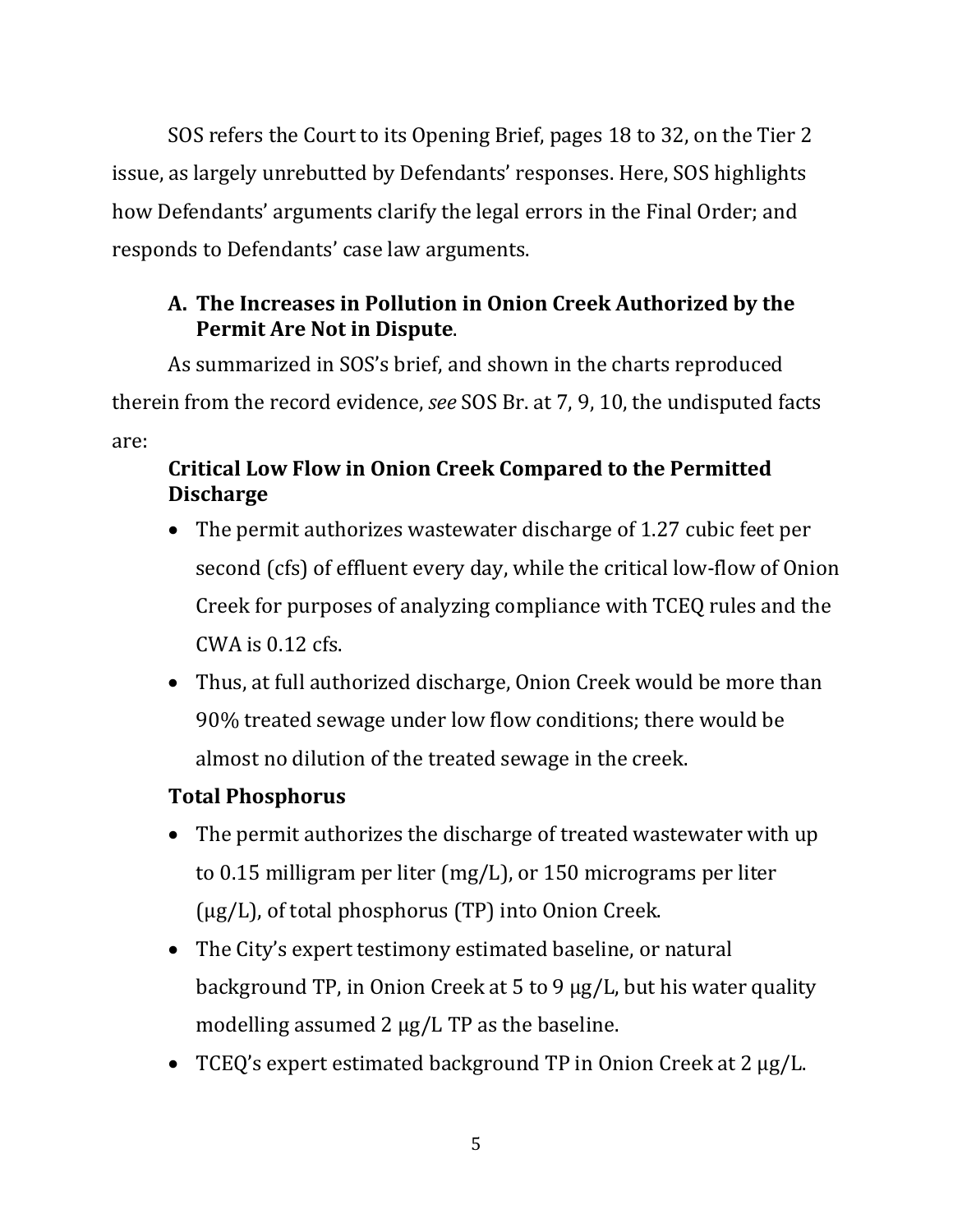- TCEQ's review noted that mean background TP in Edwards Aquifer streams is  $0.003$  mg/L, or  $3 \mu$ g/L.<sup>[2](#page-8-0)</sup>
- The City's expert estimated that the permitted discharge would increase TP in the receiving waters of Onion Creek to just below 100 µg/L. TCEQ's experts did not dispute this estimate.
- Stated in percentage terms, the authorized discharge would increase TP levels in Onion Creek at critical low flow conditions from 1,555% to 2,800%/ assuming 5 to 8 µg/L background TP. It would be even higher at the 3 µg/L background TP estimated by TCEQ.

# **Total Nitrogen**

- The permit authorizes the discharge of treated wastewater with up to 6 mg/L, or 6,000 micrograms per liter  $(\mu g/L)$ , of total nitrogen (TN) into Onion Creek, as a daily average.
- The City's expert estimated background TN in Onion Creek at 0.5 mg/L, or 500 µg/L.
- The City's expert estimated the approved discharge would increase TN in Onion Creek to 5.5 mg/L under critical low-flow conditions. TCEQ experts did not dispute this.

# **Bottom-Dwelling Algae**

• The City's expert estimated that nutrients in the discharge would increase bottom-dwelling algae growth in Onion Creek tenfold, from less than 5 mg per square meter (m2) of chlorophyll-a to 30 to 50  $mg/m2$ .

# **Dissolved Oxygen**

<span id="page-8-0"></span><sup>2</sup> The amici curiae also highlighted this fact in their brief at 24-25.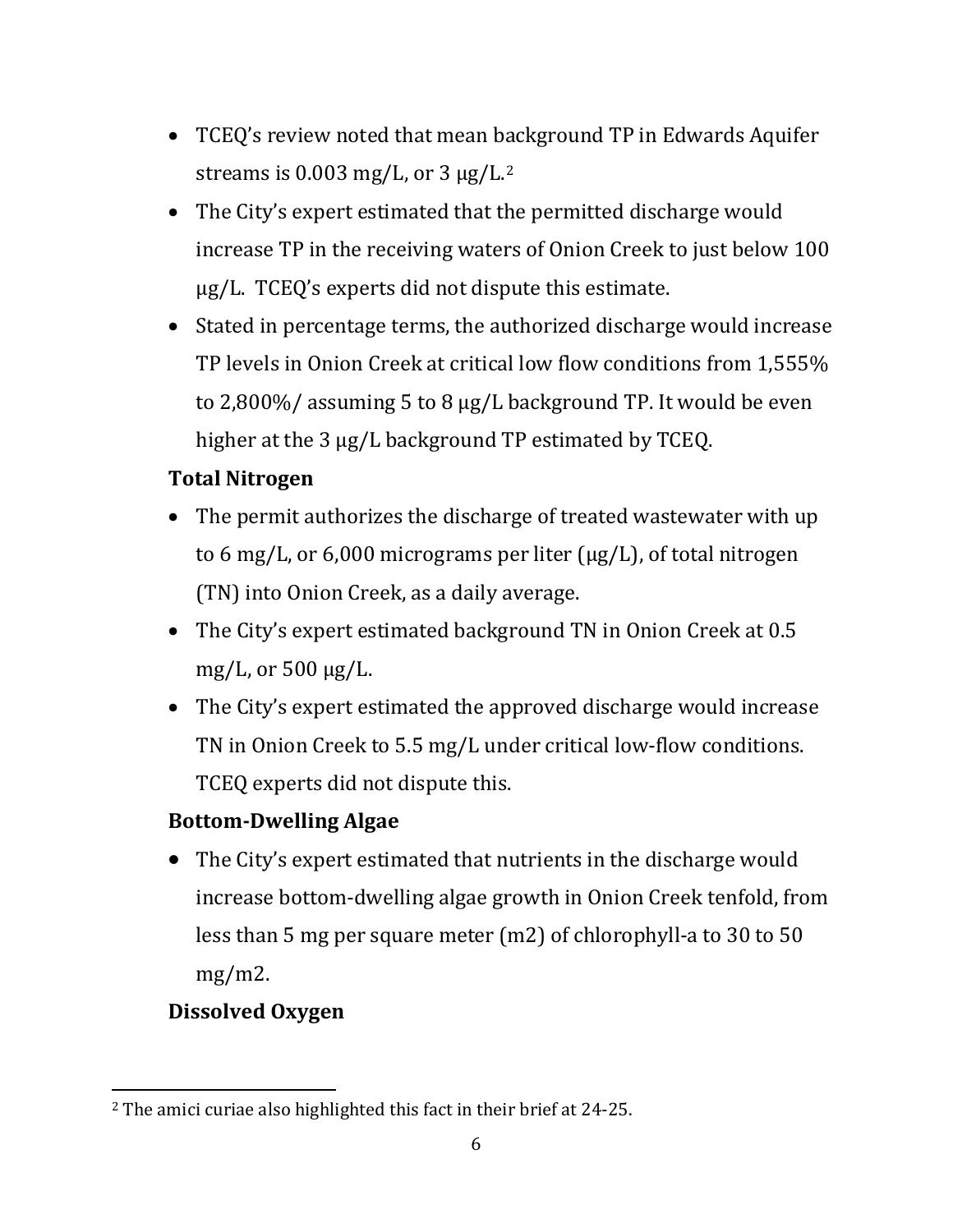- Baseline levels of Dissolved Oxygen in Onion Creek range from 6.89 mg/L to 8.42 mg/L, as measured by the City's expert.
- TCEQ's modelling found that with the proposed discharge would not cause DO levels in Onion Creek to drop below 5.0 mg/L DO criterion assigned for its high-aquatic life use (measured as a 24-hour average).
- The City's expert conducted modelling estimating a low of 4.87 mg/L DO.

# **The Scientific Record on Nutrients and Protecting Aquatic Life in Texas Streams**

- EPA's 2001 report recommends for Edwards Plateau streams a 25 µg/L TP boundary between low nutrient "oligotrophic" streams and middlerange "mesotrophic" streams and a 75 µg/L TP boundary between mesotrophic and eutrophic streams. AR B Doc. 269, at 133, Table 4.
- The 2007 USGS Report, AR B, Doc. 269, at 113-167, is relied on by the ALJ to argue that the City's proposed discharge benefits the aquatic life of Onion Creek. While this conclusion turns the CWA upside down, as previously argued, the report concludes that "[c]hanges in benthic invertebrate functional feeding group percentages, especially the percentage of scrapers, were clearly related to both nutrient concentrations and algal conditions in the stream." *Id*. at 167.
- A 2009 study concludes that there is "overwhelming evidence" of "consistent biological changes" in streams with greater than 20 µg/L, including "nonlinear changes in algal species composition and fish community structure." AR B, Doc, 241 at 67-68.
- The 2014 TCEQ-funded "Nonlinear response of stream ecosystem structure to low-level phosphorus enrichment" report by Taylor, King,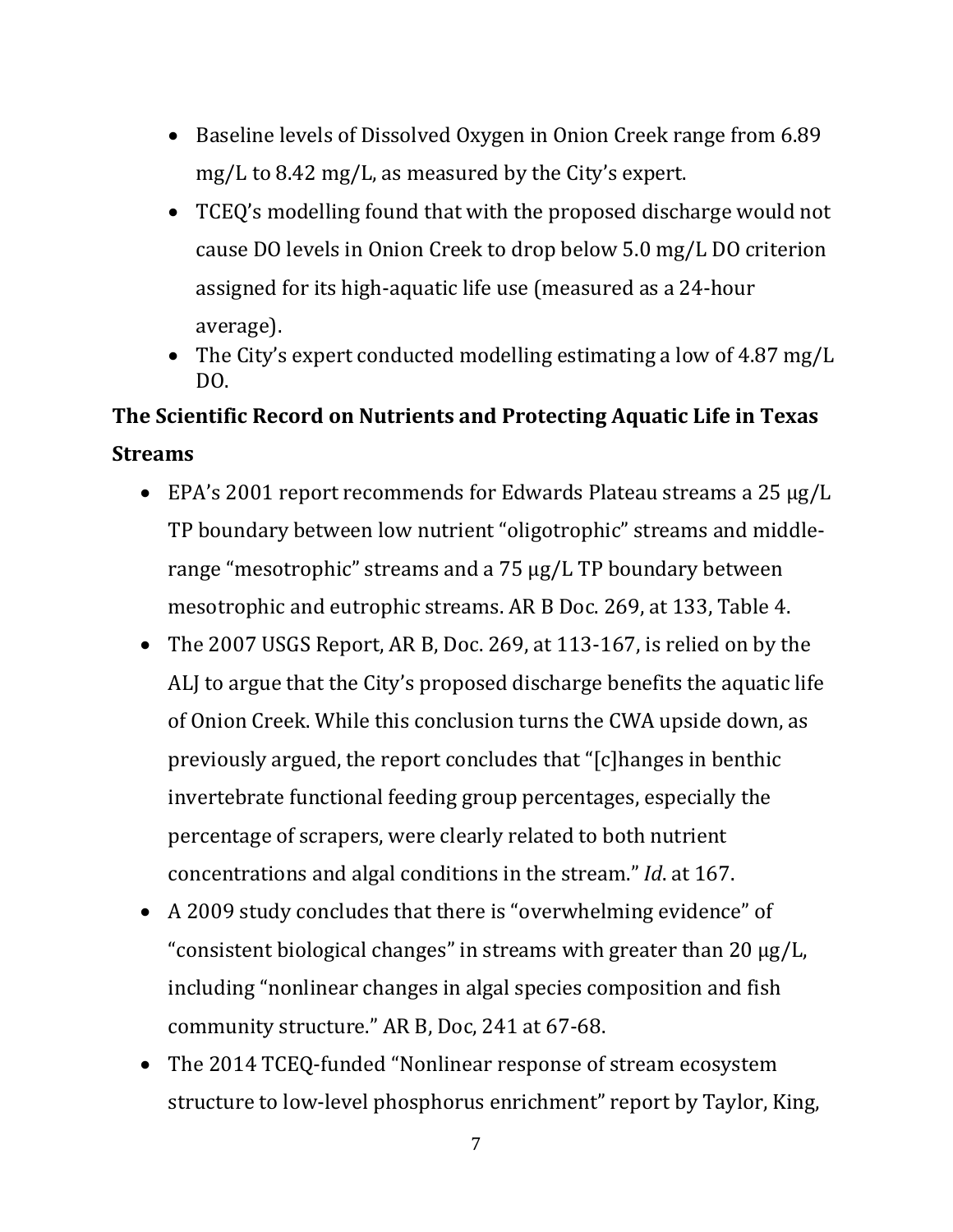*et al*. concludes that a TP stream water quality limit of 20 µg/L would be needed to protect both algae species assemblages and two species of native fish from more nutrient tolerant minnows and invasive carp. AR B, Doc. 269 at 230-43.

• A 2018 EPA-funded study on "establishing defensible numeric criteria in freshwater ecosystems," reports on an in-depth two year field study that, in part, concluded that native diatom species assemblages declined at TP levels greater than  $20 - 25 \mu g/L$ . AR B, Doc. 269, at 220-229.

## **B. TCEQ's Implied Interpretation of "Degradation" Would Allow Some Degradation, Rather than the Required "No Degradation."**

TCEQ's brief frames the Tier 2 issue as whether the permit allows Onion Creek to be degraded "to a greater degree than allowed by law." TCEQ Br. at 1. This framing echoes the Final Order's key Finding of Fact 90 of "no *significant* degradation." Plf. App'x 1 at 10. However, the Tier 2 standard prohibits all activities subject to permitting "that would cause degradation" absent a showing of important social and economic needs. 30 Tex. Admin. Code § 307.5(b)(2). The rule prohibits degradation, of any kind, to any degree, and the *de minimis* definition must be read consistent with this prohibition.

Administrative rules are interpreted using the traditional principles of statutory construction. *Rodriguez v. Serv. Lloyds Ins. Co.,* 997 S.W.2d 248, 254 (Tex. 1999). The primary objective is to give effect to the drafter's intent as determined from the plain meaning of the words used. *Id*.; *see* SOS Br. at 15. Additionally, in construing a statute, courts must give effect to all its words and, if possible, not treat any statutory language as mere surplusage. *State v. Shumake*, 199 S.W.3d 279, 287 (Tex. 2006).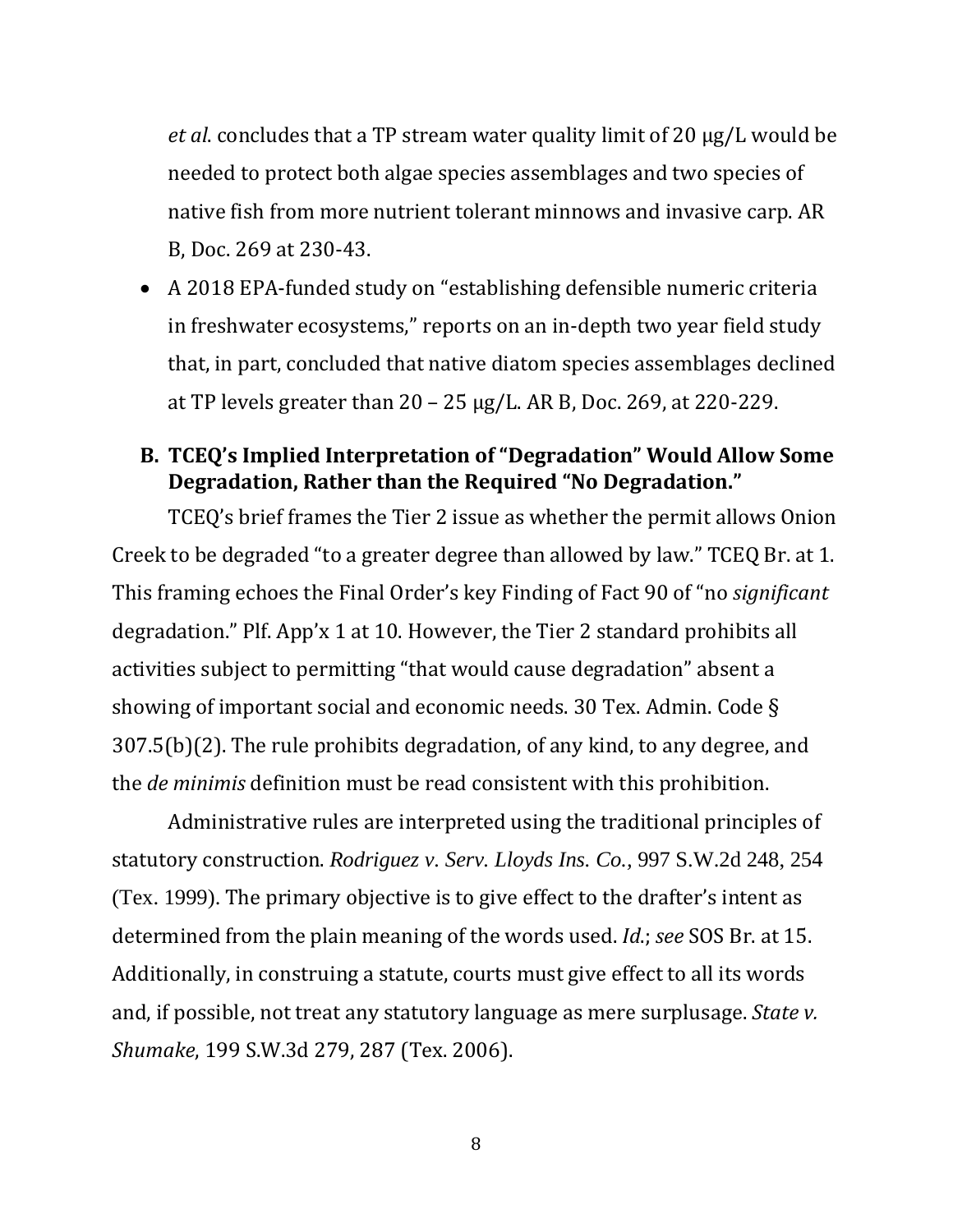Both federal and state regulations must be interpreted in a way that is consistent with the Clean Water Act purposes of protecting the "chemical, physical, and biological integrity" of our nation's waters. 33 U.S.C. § 1251(a). As a condition of CWA permitting authority delegation, states must adopt an anti-degradation policy which "shall, at a minimum be consistent" with EPA's own anti-degradation rule. SOS Br. at 20; 40 C.F.R. § 131.12(a). For those waters that are cleaner than necessary to support indigenous fish and wildlife and support recreation in and on the water, "that quality shall be maintained and protected" unless the State finds that "allowing lower water quality is necessary to accommodate important economic or social development in the area in which the waters are located." *Id*.

The TCEQ Tier 2 rule, as written, conforms to the EPA's mandate, prohibiting all activities subject to permitting "that would cause degradation" of high quality waters—thus prohibiting *any* degradation absent a showing of important economic or social need. 30 Tex. Admin. Code § 307.5(b)(2). It is agreed that no such showing was made or attempted here. "Degradation is defined as a lowering of water quality by more than a *de minimis* extent." *Id*. The meaning of "more than a de minimis extent" must be interpreted in the context of a mandate of "no degradation," not some "degree of degradation" or "significant degradation."

## **C. Defendants' Construction of the Tier 2 Standard Ignores the Clean Water Act and the EPA Rule Requiring that the Chemical Integrity Be Maintained and Protected.**

Because TCEQ'S interpretation ignores the purpose, language, and structure of the CWA and its implementing regulations, it should be rejected. *See* SOS Br. at 18-21; 33 U.S.C. § 1251(a); Tex. Water Code § 26.003; *Cnty. of*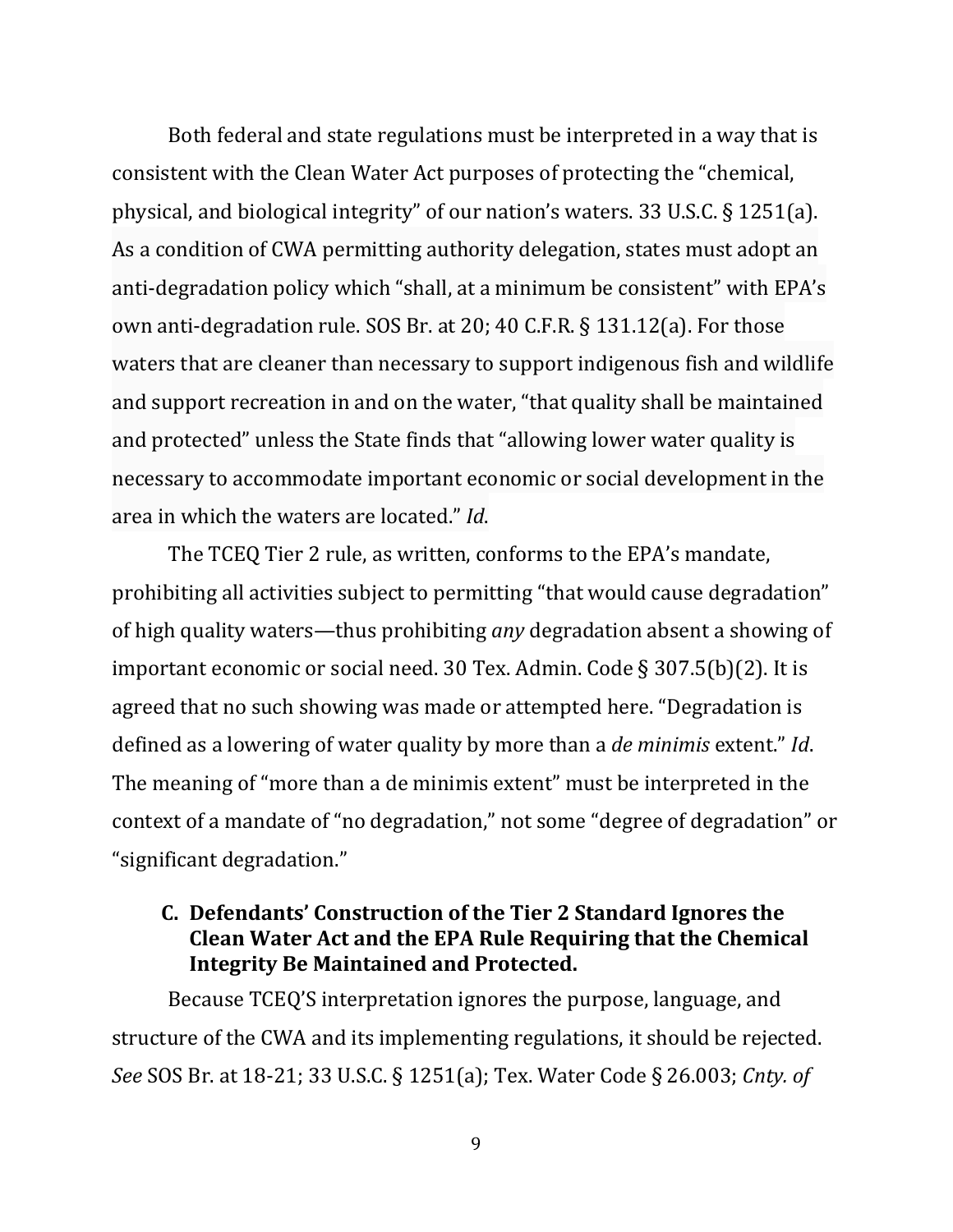*Maui v. Haw. Wildlife Fund*, No. 18-260, 2020 U.S. LEXIS 2410 (Apr. 23, 2020)(rejecting statutory interpretation that would create a loophole allowing evasion in contravention of the CWA's basic purpose).

## **D. The Anti-Degradation Analysis is Pollutant-by-Pollutant, Not Water Quality as a Whole.**

Rather than attempt to argue that the orders of magnitude increases in key nutrient pollutants will not result from the approved discharge, TCEQ argues that the "degradation" definition applies to "water quality as a whole" and not to "each chemical's measurables." TCEQ Br. at 26-27. This appears to be a new argument not previously presented. TCEQ's position here is that SOS's argument is fatally flawed by looking at "individual pollutant components." *Id*.

The Final Order and TCEQ's Implementation Procedures (IPs) state unequivocally that the anti-degradation rule is applied constituent-byconstituent, and not by some amorphous, undefined "water quality as a whole" standard. *See* AR B, Doc. 257 at 66. The key Findings of Fact 87 and 88, which SOS challenges on the merits, address total phosphorus, total nitrogen, and dissolved oxygen individually. Plf. App'x 3 at 10. The chapter on "Antidegradation" in the IPs specifically identifies "nutrients (nitrogen and phosphorus)" for analysis under both Tier 1 and Tier 2 anti-degradation review. AR B, Doc. at 56, 62. For Tier 2, the analysis begins by determining "baseline water quality conditions," meaning pre-discharge existing conditions consistent with the cleanest the receiving waters have been since November 28, 1975. 30 Tex. Admin. Code § 307.5(c)(2)(B); AR B, Doc. 257 at 63. The IPs explain that "new discharges that use less than 10% of the existing assimilative capacity of the water body" are usually not considered a risk of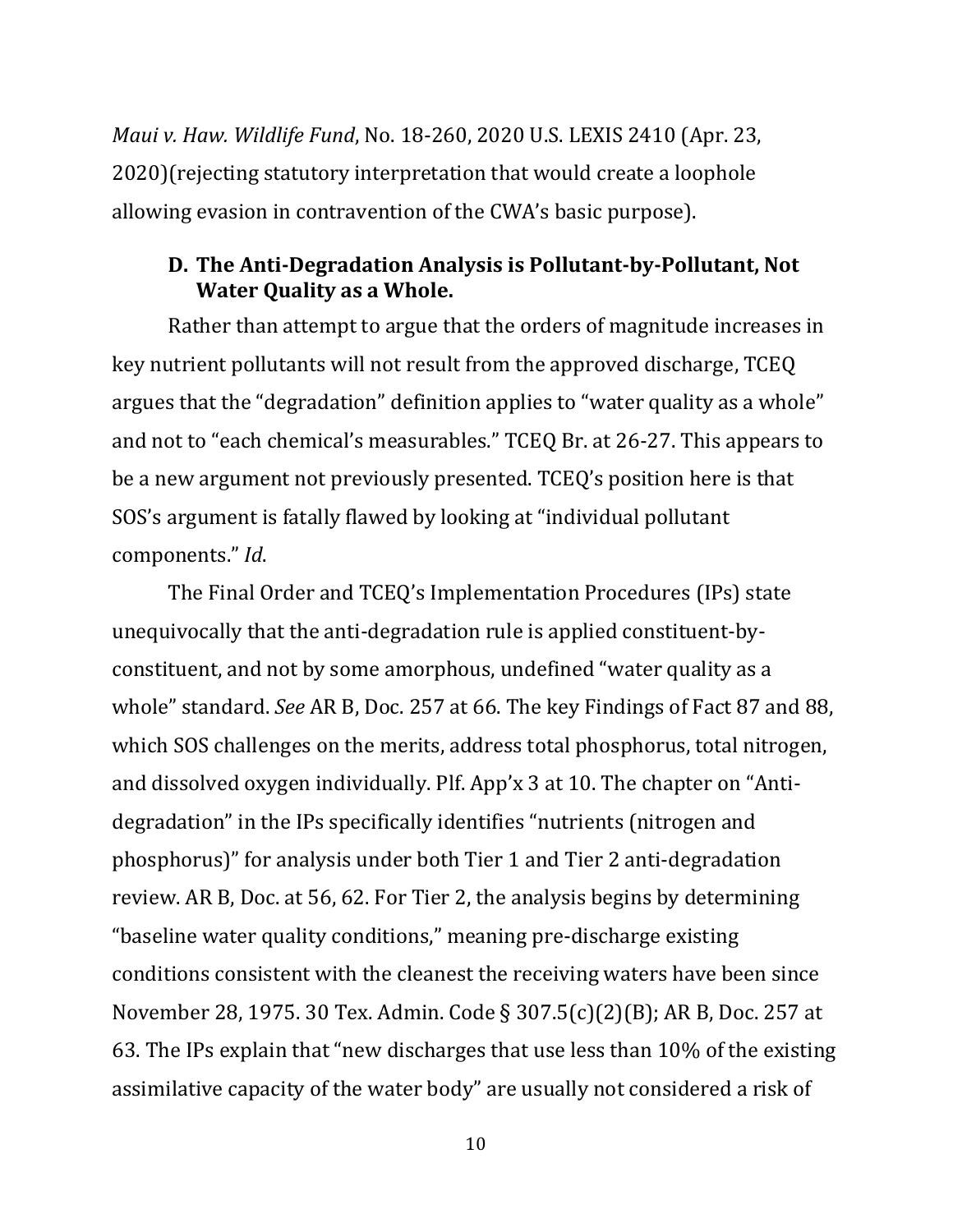causing degradation. *Id*. at 64. The IPs then explain that the Tier 2 "screening procedure for nutrients" is explained in the previous "Nutrients" chapter. *Id*. (citing p. 26).

Flipping back to that chapter, the introduction section repeats that an anti-degradation review by TCEQ includes evaluating whether a limit is needed for nutrients—specifically "total phosphorus (TP) or, in appropriate situations, total nitrogen (TN)." AR B, Doc. 257 at 26. Thus, the Tier 1 and Tier 2 assessment applies to nutrients, TP and TN, not "water quality as a whole."

## **E. Defendants' Construction of the Tier 2 Standard Reads out Important Language and is Inconsistent with the Regulation's Plain Text.**

Defendants' construction of the Tier 2 standard reads out of the rule both the *de minimis* standard and the mandate to show important economic and social needs before issuing a permit that would degrade high quality waters. The Final Order incorrectly requires a showing of harm to existing uses to find a Tier 2 violation, as illustrated by Finding of Fact 90, stating that TCEQ's Tier 2 review "confirms" that "existing uses will be maintained." *See* SOS Br. at 22, 29. TCEQ's brief repeats this incorrect construction of the rule by arguing that increases in TP or TN, "standing alone without additional evidence of its specific impact" does not show a lowering of water quality. TCEQ Br. at 28. While the science is overwhelming that the undisputed TP increases would impair indigenous aquatic life uses, such showing of impact is not required. This construction reads out of the rule the words prohibiting degradation of high quality waters.

While it is correct that the Tier 2 standard repeats the Tier 1 mandate that water quality sufficient to protect existing uses must be maintained, this backstop does not erase the remaining text: that "no" degradation of high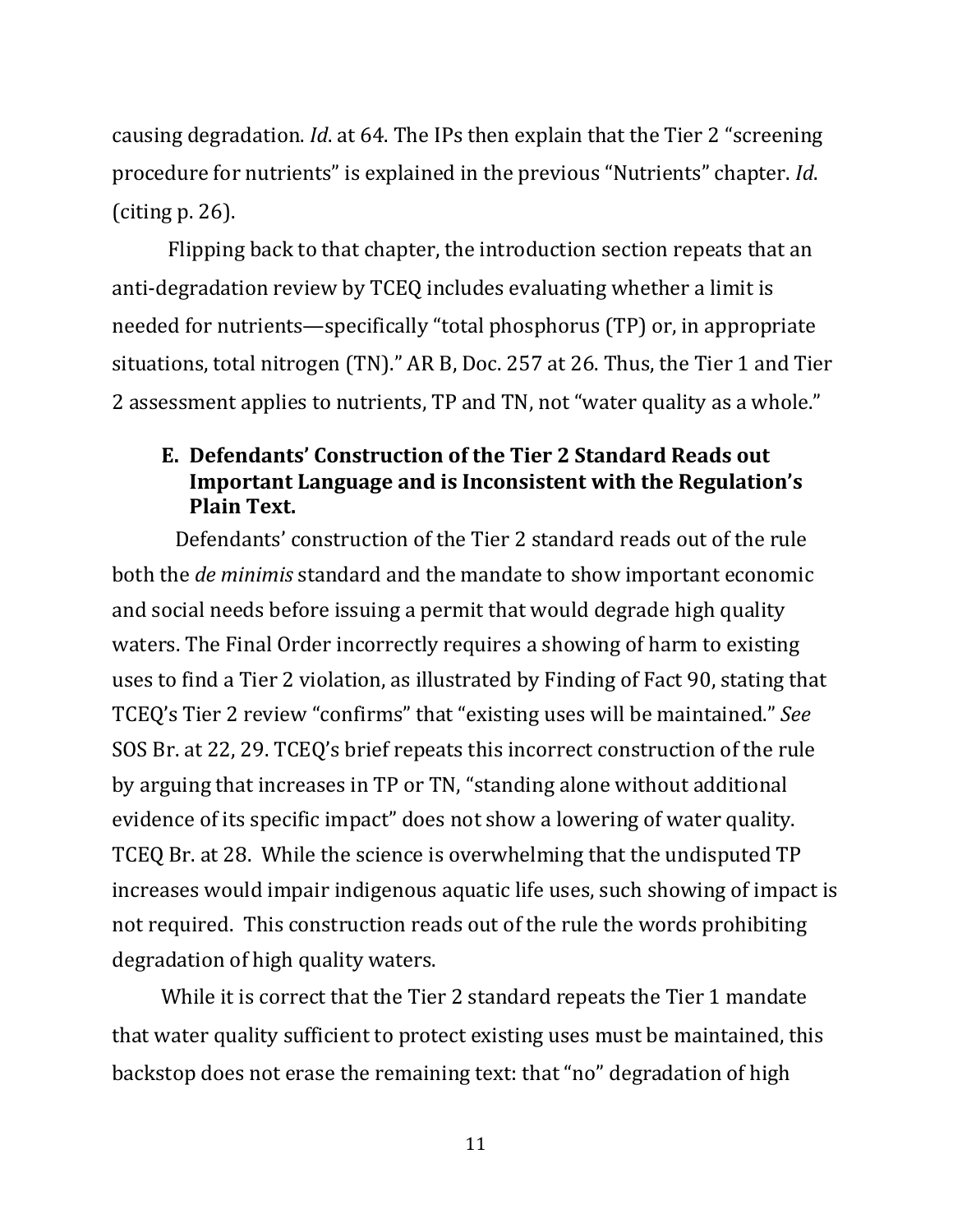quality waters is allowed absent a showing that "the lowering of water quality is necessary for important economic and social development." 30 Tex. Admin. Code § 307.5(b)(2). Defendants' reading of the rule would render superfluous the entire Tier 1 standard.

The City sets out a chart of four degradation/no degradation scenarios, asserting that SOS's reading of the Tier 2 standard excludes its "Scenario 2," framed as "no degradation." City Br. at 43. SOS agrees—no reasonable interpretation of the rule could include that scenario. *See* 30 Tex. Admin. Code § 307.5(b)(2). The chart illustrates how mistakenly the City reads the rule. Degradation does not require a showing of use impairment. The rule defines degradation as "a lowering of water quality by more than a de minimis extent"—the second qualifying phrase "but not to the extent that existing uses are impaired" reinforces that a lowering of water quality that impairs use is a violation of the Tier 1 standard (which has no provision for a social/economic need variance). The Tier 2 standard offers a higher degree of protection: even if a high quality water could absorb some pollution and still remain fishable/swimmable, the polluting discharge would be prohibited absent the showing of social and economic need. The City's misreading of the rule is reinforced by its "Scenario 3," which classifies as "Degradation" a "de minimis lowering of water quality, such that existing uses are impaired." City Br. at 4. Applying the proper definition of de minimis, as consistent with "no degradation," there are simply no circumstances where a *de minimis* lowering of water quality would cause impairment. The table on the next page provides a graphic illustration of what the rule says and what Defendants would like it to say.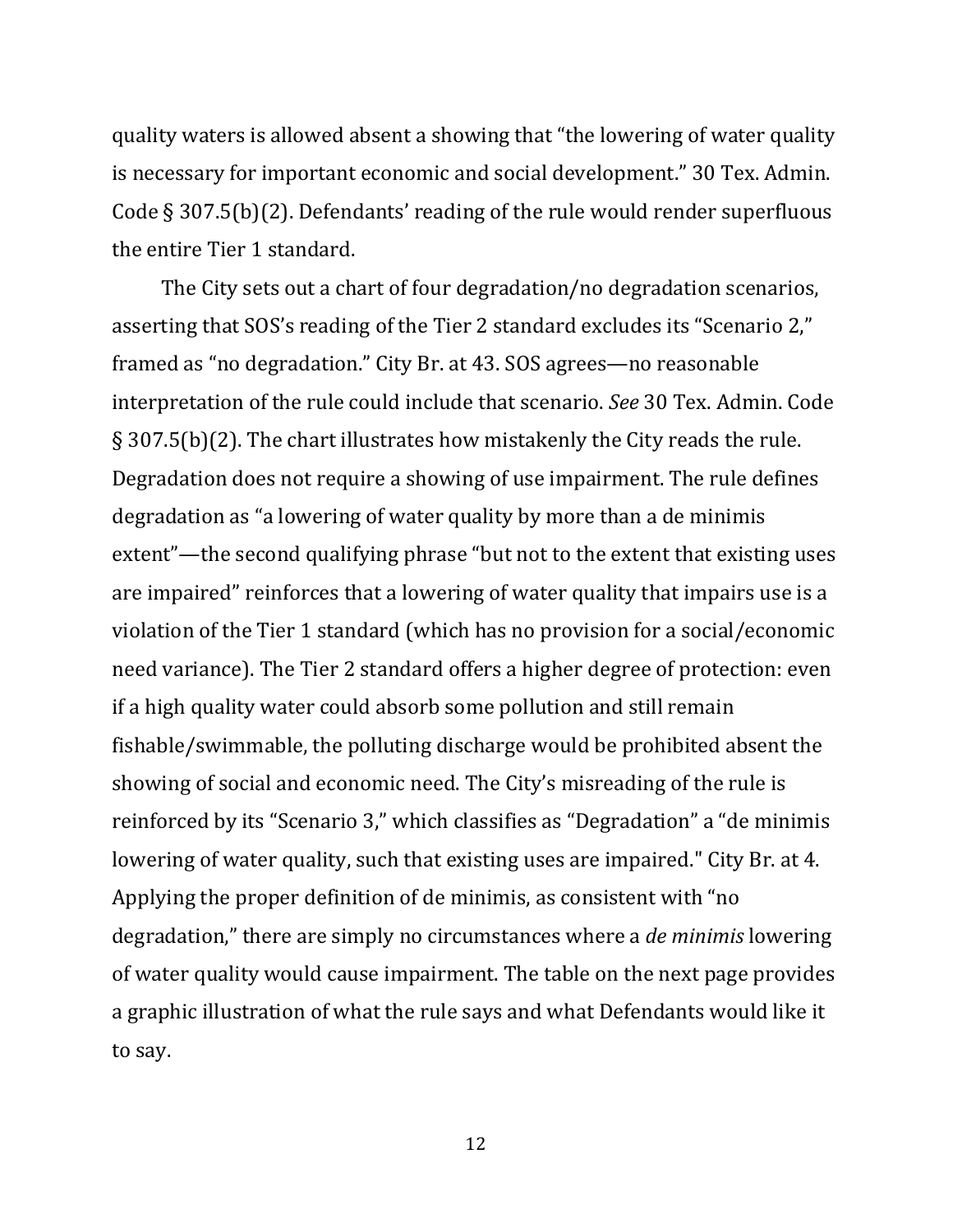| <b>What the Rule Says</b>                                                                                                                                                               | <b>What Defendants Say</b>                                                                                                                                                                                                                                                                              |
|-----------------------------------------------------------------------------------------------------------------------------------------------------------------------------------------|---------------------------------------------------------------------------------------------------------------------------------------------------------------------------------------------------------------------------------------------------------------------------------------------------------|
| Existing high-quality water                                                                                                                                                             | Existing high-quality water                                                                                                                                                                                                                                                                             |
| De minimis lowering only $=$ no<br>degradation                                                                                                                                          |                                                                                                                                                                                                                                                                                                         |
| More than a de\minimis lowering of<br>water quality -- unlawful lowering<br>without showing my portant social &<br>economic needs and alternatives<br>analysis<br>Must not impair uses. | "Not more than de minimis" can<br>mean any degree of lowering water<br>quality as long as it doesn't impair<br>uses;<br>Process of showing important social<br>and economic needs (with<br>alternatives analysis) to allow<br>degradation without harming<br>existing uses eliminated from the<br>rule. |
| Water quality necessary to maintain<br>uses                                                                                                                                             | Water quality necessary to maintain<br>uses                                                                                                                                                                                                                                                             |

# Table 1: Tier 2 Anti-degradation Rule v. Defendants' Interpretation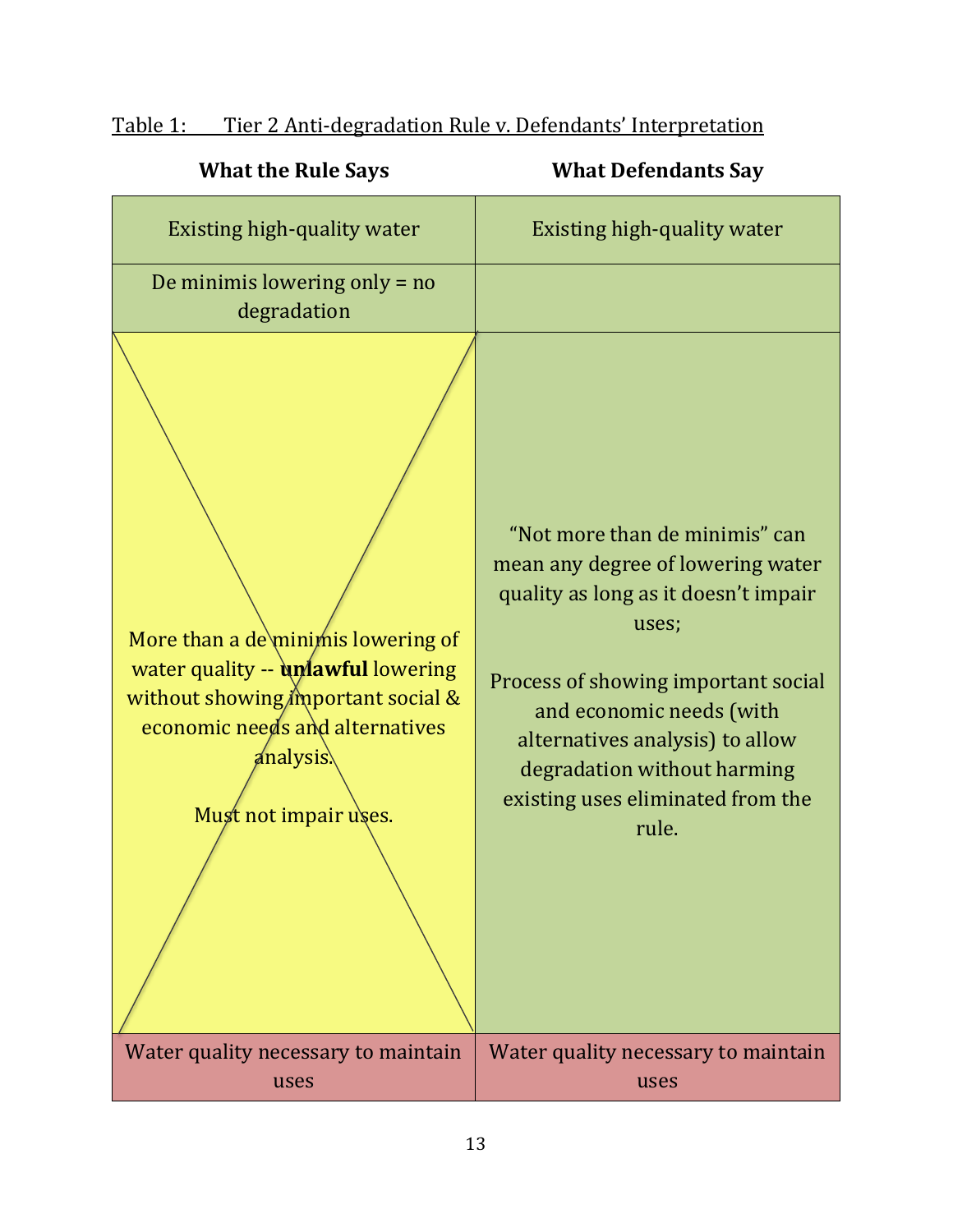SOS's review of the case law, below, further addresses this point.

# **F. Neither TCEQ's Continuing Planning Process (CPP) with EPA, the EPA's Withdrawal of Its Objection Letter, nor Its IPs Support, Much Less "Ensure," that TCEQ Complied with the Substantive Anti-degradation Rules.**

TCEQ's brief introduces a new argument that EPA oversight of TCEQ's administration of CWA permitting programs somehow assures that TCEQ properly concluded that the permit approved in this case meets all statutory and regulatory requirements. TCEQ Br. at 32-34. However, merely having the required programs in place in no way guarantees that the standards are met in a particular permitting case. The EPA approval of TCEQ's programs and policies include—and cannot substitute for—the contested case, evidentiary hearing process.

Similarly, TCEQ's argument that following the IPs for anti-degradation review "ensures" that the final permit complies with the anti-degradation rule would, if adopted by the Court, render the contested case process meaningless. *See* TCEQ Br. at 35.

TCEQ's argument also ignores the plain language of the IPs specific to nutrient screening:

If an effluent limit for TP is indicated, the screening factors and levels of concern are used to help determine the specific effluent limit for TP. Initial assessments can be improved and reconsidered in light of additional site-specific data and more extensive models and evaluations.

AR B, Doc. 257 at 45. In other words, the results of the nutrient screening process only "helps determine" what limit on TP in the discharge is needed to comply with the anti-degradation standard. It does not determine, or dictate, the correct answer. Further, TCEQ staff's "initial assessment" is subject to the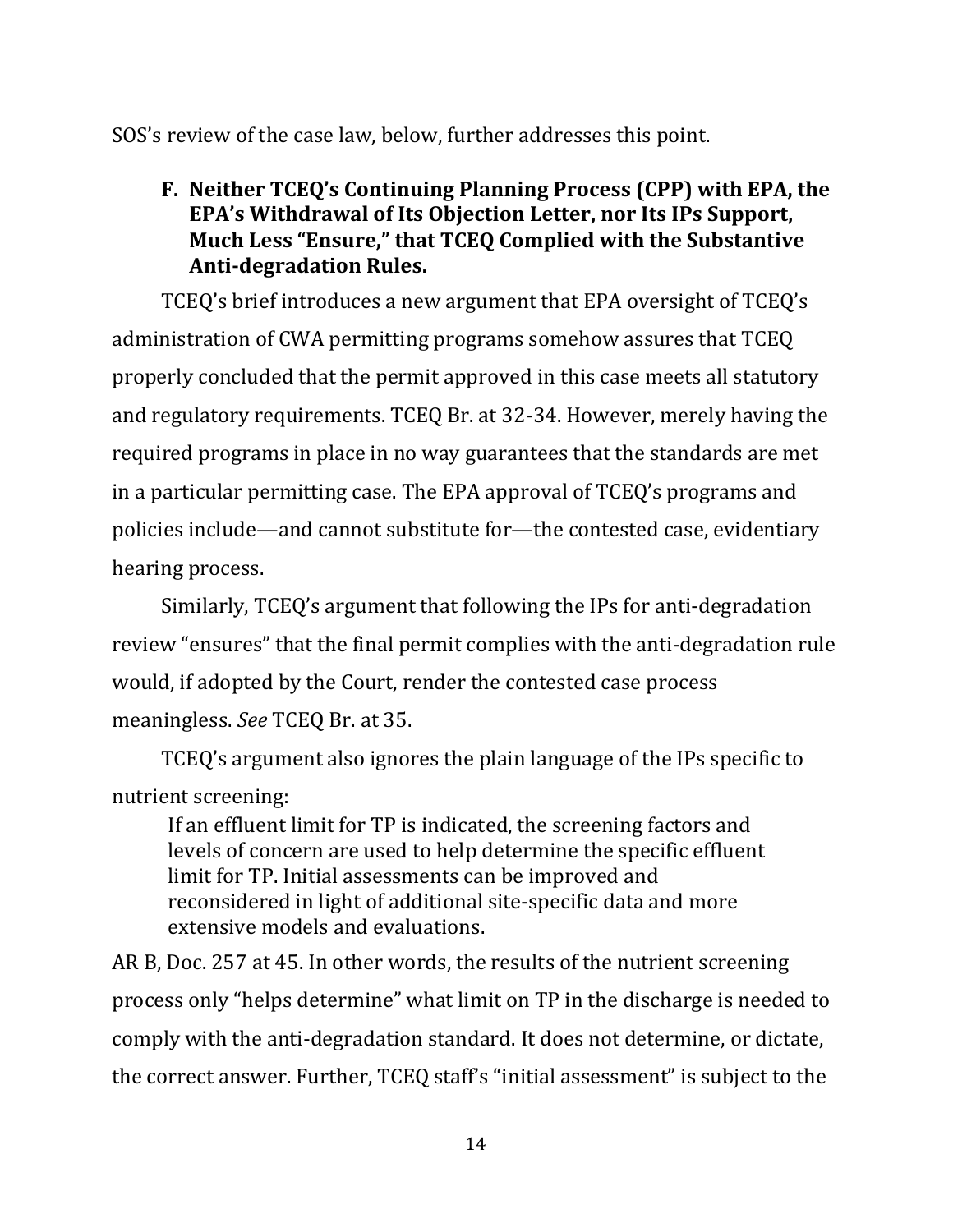"additional" evidence, modeling, and evaluation in the contested case hearing process. That process, beyond dispute, shows orders of magnitude increases in TP and TN, and major reductions in DO, even with the "strict" effluent limits included in the permit.[3](#page-17-0)

TCEQ performed the nutrient screening, but once the screening indicated a TP limit was needed, TCEQ never conducted the analysis required for Tier 2, including establishing baseline water quality. Instead, TCEQ borrowed a TP limit from a nearby permit and decided that was sufficient to deem Tier 2 requirements satisfied. *See* SOS Br. at 27.

Defendants also make great fanfare about the EPA withdrawing its December 2016 letter objecting to the issuance of the permit. That such a rare objection letter was issued in the first place is more telling. The EPA's June 2017 letter withdrawing objections, issued after the Trump administration took office, fundamentally misreads the operative rules, and it was issued before the contested case hearing process. Without the benefit of the evidentiary hearing process, EPA's letter pales in comparison to EPA's comprehensive scientific report on protecting the high quality waters of Ecoregion IV, including the Edwards Aquifer subregion, by keeping stream flow concentrations of TP below the 25 µ/L threshold. AR B, Doc. 269, at 170- 211.

<span id="page-17-0"></span><sup>3</sup> In another misleading argument, Defendants point to SOS's expert Dr. Ross indicating she was okay with a 6.0 mg/L minimum Dissolved Oxygen limit in the permit. *See* City Br. at 41; TCEQ Br. at 40-41. However, that limit applies *to the effluent*. The concern involves DO in the receiving water, not in the effluent. DO in the receiving water is affected by multiple constituents in the effluent, including oxygen-demanding substances (CBOD). *See* Plf. App'x 1 at 7 ¶48; AR B, Doc. 269 at 44-45.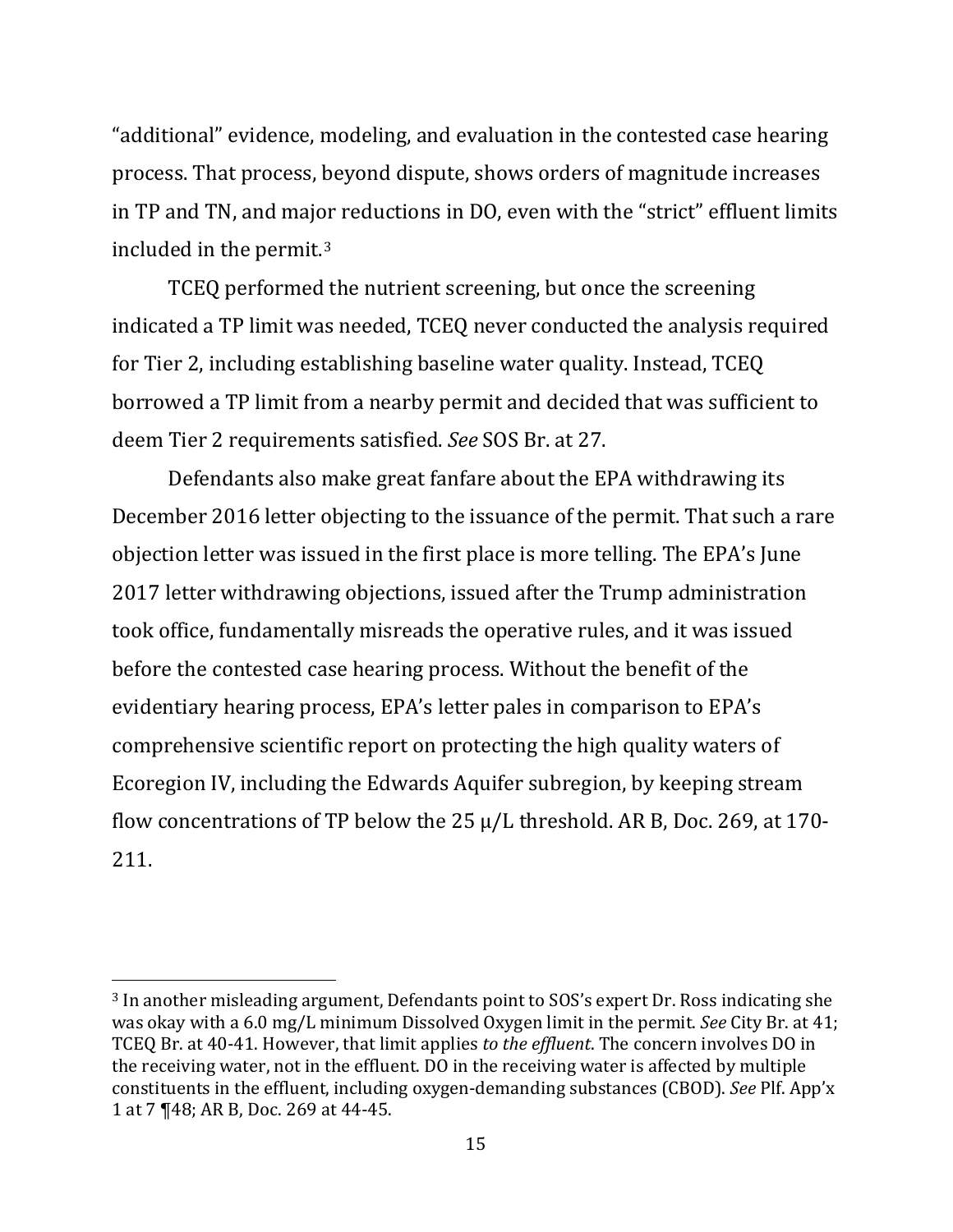## **G. Case Law Supports SOS's Claim That the City's Permit Violates the Tier 2 Anti-degradation Standard as a Matter of Law and that TCEQ Misconstrued the Rule.**

The Austin Court of Appeals' unpublished opinion in the 2014 case of *Robertson County: Our Land, Our Lives (RCOLOL) v. TCEQ*, relied on by the City, actually makes a strong case for SOS's Tier 2 anti-degradation claims. *See* City Br. at 24-25 (citing No. 03-12-00801-CV, 2014 WL 3562756 (Tex. App.— Austin July 17, 2014, no pet.).

The *Robertson* case involved an amendment to a permit for discharge of "once through" power plant cooling water plus an intermittent discharge of stormwater runoff. *Id*. at \*1. Here we have a new permit. The amended discharge was to a reservoir specifically built as a power plant cooling water reservoir, not to a pristine Hill Country stream.

The court properly set out the standards and procedure for the Tier 2 anti-degradation analysis:

Thus, stated generally, to determine whether the proposed regulated activity will result in degradation of water quality, TCEQ rules require a comparison of the baseline water-quality conditions with the conditions that will exist once the permitted activity begins. If this comparison shows no change in water quality, a water-quality improvement, or a de minimis—i.e., "trifling" or "negligible"—lowering of water quality, the antidegradation policy is not implicated. If, however, the comparison shows a loss in water quality that is more than de minimis, the activity will not be allowed absent a showing that the loss is necessary for important economic or social development.

*Id*. at \*8. The plaintiffs first argued that, under Tier 2, TCEQ had set an improper baseline level of water quality. *Id*. at \*9. In the instant case, TCEQ never even bothered to determine baseline water quality for TP, TN, DO, or algae growth.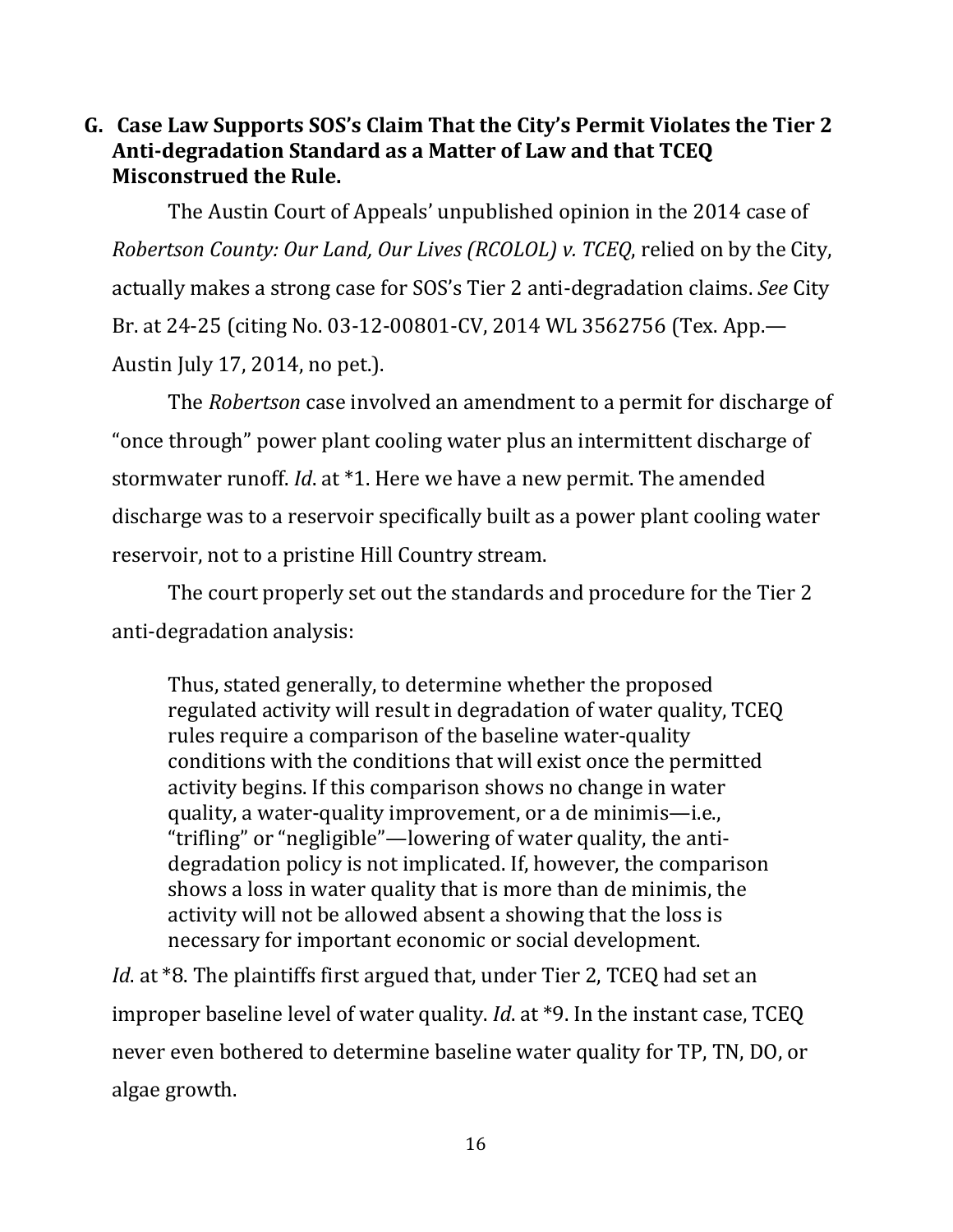Similarly, there are no underlying findings of any kind in the PFD or the Final Order on "the conditions that will exist once the permitted activity begins" as to TP, TN, DO and algae growth, other than the conclusory, ultimate finding required by Tier 1 review (not Tier 2) that water quality will not be lowered to a point of impairing existing uses. Finally, there are no underlying findings in the ALJ's PFD or the Final Order that compares baseline levels to post-discharge levels of TP, TN, DO and algae, or that makes the ultimate assessment of whether these changes in each constituent avoid a more than *de minimis* lowering of water quality.

The *Robertson* court found that the TCEQ properly established baseline water quality in light of the pre-existing discharge and operations of the power plant. 2014 WL 3562756 at \*9. Here, there were no findings of baseline water quality conditions for the relevant pollutants.

The *Robertson* court then rejected the plaintiffs' second Tier 2 argument that the amended discharge would lower water quality more than a *de minimis* extent as a matter of law—similar to the argument SOS makes here. *Id.* at \*9-10. But in so doing, the court notes several factual findings not present here:

- The court observed that "only very small amounts of chlorine" and "no other contaminants" would be added to the once through cooling water. *Id*. at \*10. By contrast, here we have large amounts of nutrients and an entire plethora of pollutants contained in municipal sewage being discharged, for the first time, into a pristine Hill Country stream.
- The court found that "the chlorine that is added is in an amount that is 'so tiny that [it] would not be measurable.' " *Id*. While baseline levels of TP in Onion Creek are below levels of detection in TCEQ-certified labs,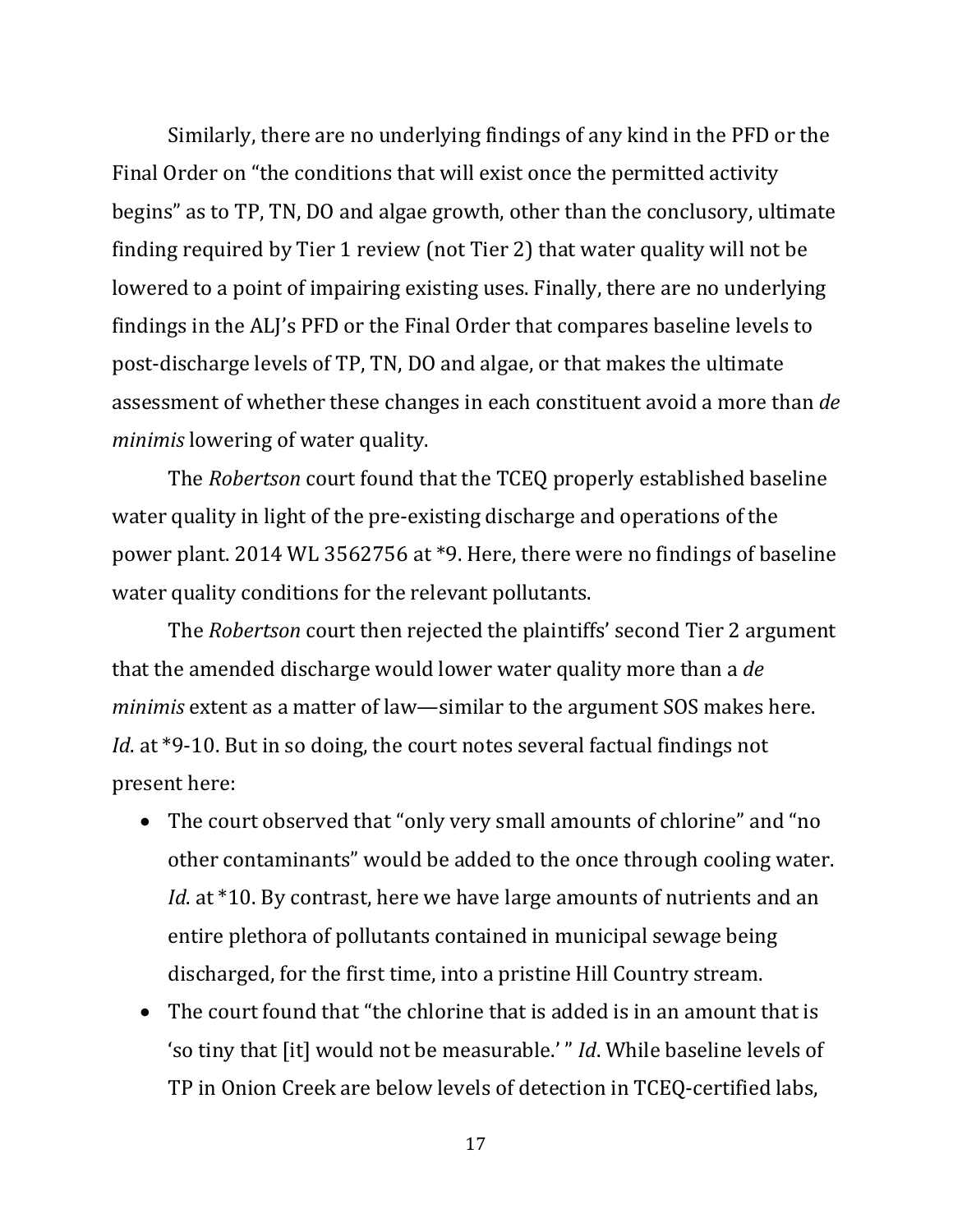there is agreement among the experts (but no findings) on a relatively narrow range of baseline levels of TP in Onion Creek. The levels of TP in Onion Creek resulting from the discharge are at least five times higher than TCEQ-certified lab detection levels, and both baseline and resulting levels of TN, DO, and algae are readily measurable (and measurably worse to a high degree).

• The court observed that "the average dilution factor 'will typically be greater than 1,517 to 1 (.066%) and TCEQ degradation policy cites a 10% use of existing assimilative capacity in a specific contaminant as the *de minimis* Tier 2 threshold.' " *Id*.

By contrast, the dilution factor here, at the critical low-flow of 0.12 cubic feet per second (cfs) and permitted discharge of 1.27 cfs, is 1 to 10.58, or 1,058% greater than background flows. Unlike stormwater, municipal wastewater is generated—and under the permit can be discharged—every single day. Although TCEQ does not require the 10% assimilative capacity threshold to apply to nutrients, TCEQ fails to provide any rational basis for concluding that increases in TP and TN of more than 1,000% would constitute only a de minimis lowering of water quality.

The Third Court's holdings in *Robertson* make clear that the Tier 2 antidegradation standard has been violated here. The court's holdings also make clear that the "no lowering of water quality by more than a *de minimis* extent" standard requires the agency to determine the baseline, pre-discharge water quality, to estimate the water quality with the proposed discharge, and to compare these conditions using an objective and quantitative analysis. The Final Order and TCEQ's arguments conflict directly with these holdings.

Defendants also rely on the 2015 unpublished decision out of the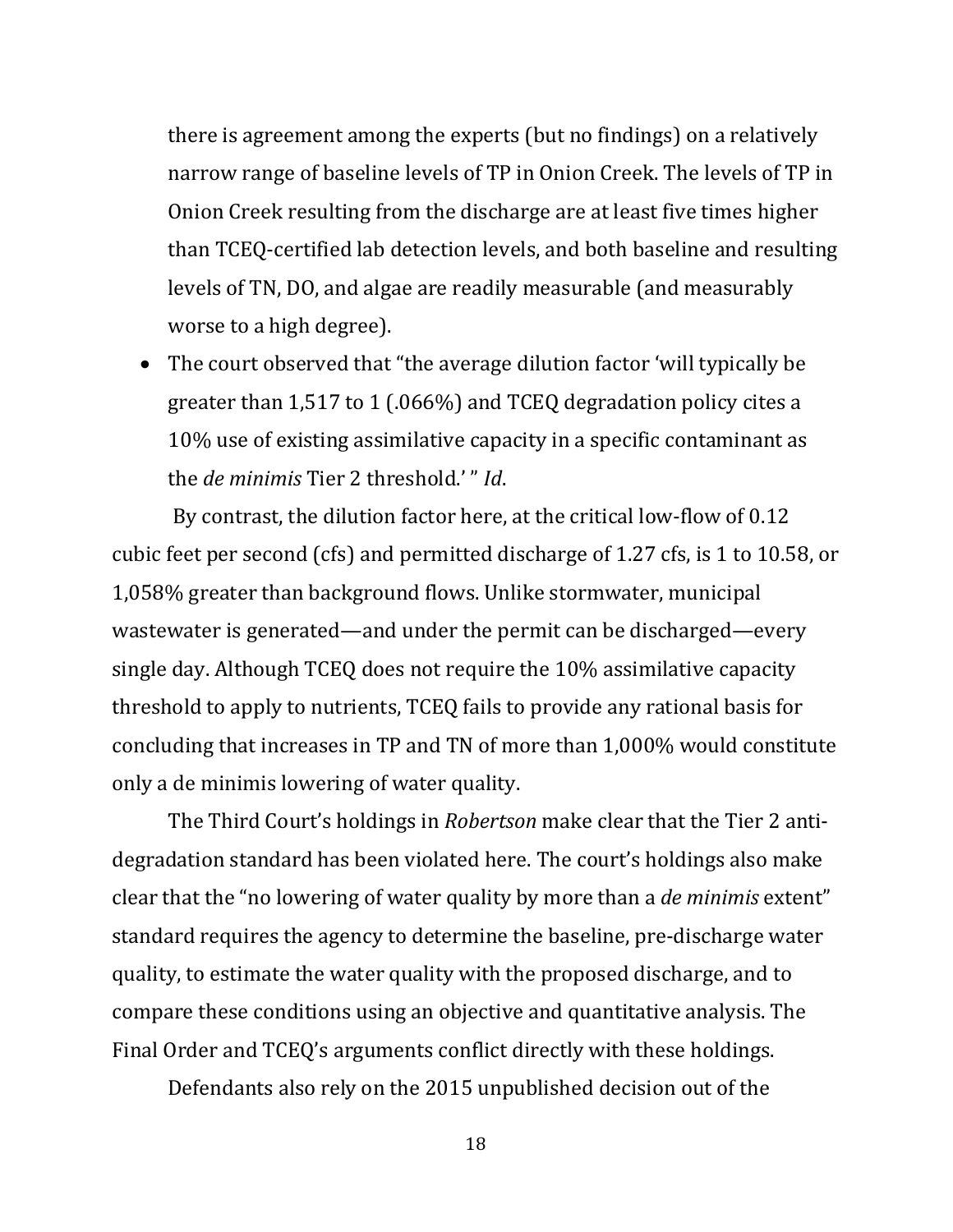Corpus Christi Court of Appeals, *Wood v. TCEQ*, No. 13-13-00189-CV, 2015 WL 1089492 (Tex. App.—Corpus Christi Mar. 5, 2015, no pet.) (mem. op.), to argue that SOS misreads the Tier 2 anti-degradation rule. DS Br. at 25-26, 36; TCEQ Br. at 38-39. There, the court upheld TCEQ's decision to reject an ALJ's conclusion that Tier 2 compliance for a wastewater discharge permit had not been shown.

The *Wood* court's analysis stands in stark contrast to, and in conflict with, the Austin court's analysis of the Tier 2 standard in *Robertson*. The *Wood*  court misreads or ignores the applicable law and IPs, and confuses the "narrative" swimmable/fishable aquatic use standards with the Tier 2 antidegradation standard. The court incorrectly finds that the "no more than *de minimis*" standard is "qualitative" and "subjective," and not "quantitative," and thus, the court suggests, the agency is given free rein to decide if a discharge of pollutants is more than *de minimis* or not. The City compounds the problem by overstating the *Wood* holding as eschewing any quantitative evidence for antidegradation review. City Br. at 25-26.

The *Wood* case likely reached the wrong result; however, the memorandum opinion does not provide enough facts to ascertain whether the permitted discharge complied with the Tier 2 anti-degradation rule. The opinion does not mention whether there were, as there are here, multiple peer-reviewed scientific studies directly applicable to the conditions of the receiving stream concluding that the permitted levels of TP would exceed threshold levels for harming indigenous aquatic life by 100 to 400 percent. Without these details, it is not possible to directly compare to the facts of this case.

In *Greater Yellowstone Coalition v. EPA*, 2013 U.S. Dist. LEXIS 59661 (D.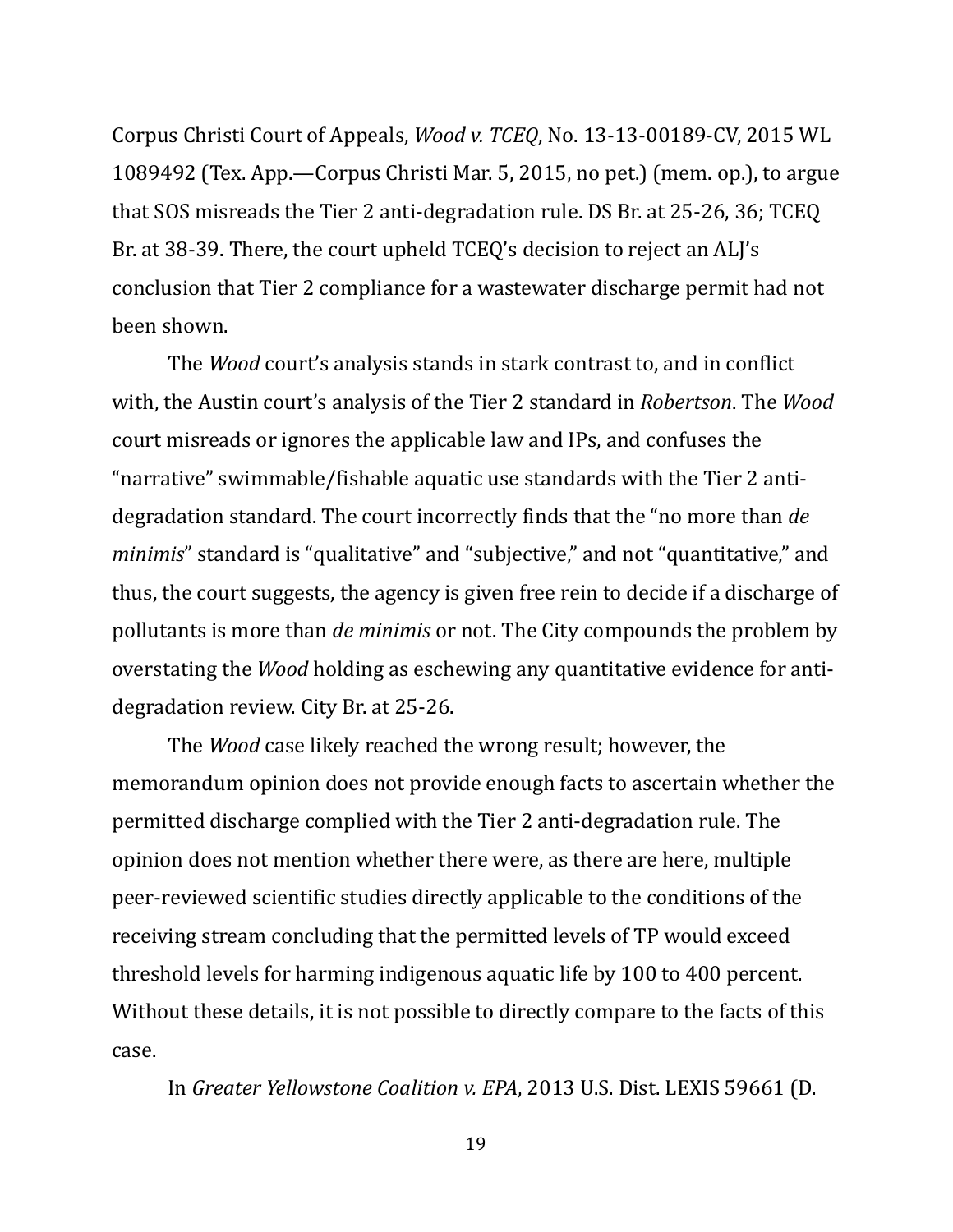Idaho 2012) the plaintiff challenged EPA's approval of Idaho's CWA antidegradation rules defining "degradation" and exemption from review *de minimis* levels of discharge. In granting EPA's motion to remand the case for further proceedings, the court was explicit in holding that Idaho's interpretation of its *de minimis* exemption had to be consistent with "no degradation" and protective of Tier 2 waters and their "assimilative capacity." The court first described Tier 2:

[Tier 2] applies when "the quality of the waters exceed levels necessary to support propagation of fish, shellfish, and wildlife and recreation in and on the water." 40 C.F.R. § 131.12(a)(2). The capacity of a water body to absorb pollution from a new use and yet still maintain the water quality necessary to support fish, wildlife, and recreation is known as its "assimilative capacity." *Ky. Waterways Alliance v. Johnson*, 540 F.3d 466, 471 n.4 (6th Cir. 2008). Tier 2 water bodies have an assimilative capacity. Under the EPA's regulations, a pollution increase that would decrease a water body's assimilative capacity would need to be justified by the necessity of the pollution for achieving important economic and social development. *Id*., *see* 40 C.F.R. § 131.12(a)(2).

*Id*. at \*4-5. It then explained that the Idaho rule automatically exempted from Tier II anti-degradation review if the additional pollution from a new activity would consume 10% or less of the "assimilative capacity" of a water body. *Id*. at \*3. Also, the Idaho rule defined "degradation" and "lower water quality" as "a change in a pollutant that is adverse to designated or existing uses." During its review, "EPA explained to Idaho that 'it is important that the definition of degradation does not imply that uses must be adversely affected before a proposed change in water quality triggers an anti-degradation review.' " *Id*. at \*14. The court allowed the remand with the understanding that that "degradation means a change in a pollutant that reduces water quality" and not one that "is adverse to uses." *Id*. at 5. This holding directly conflict with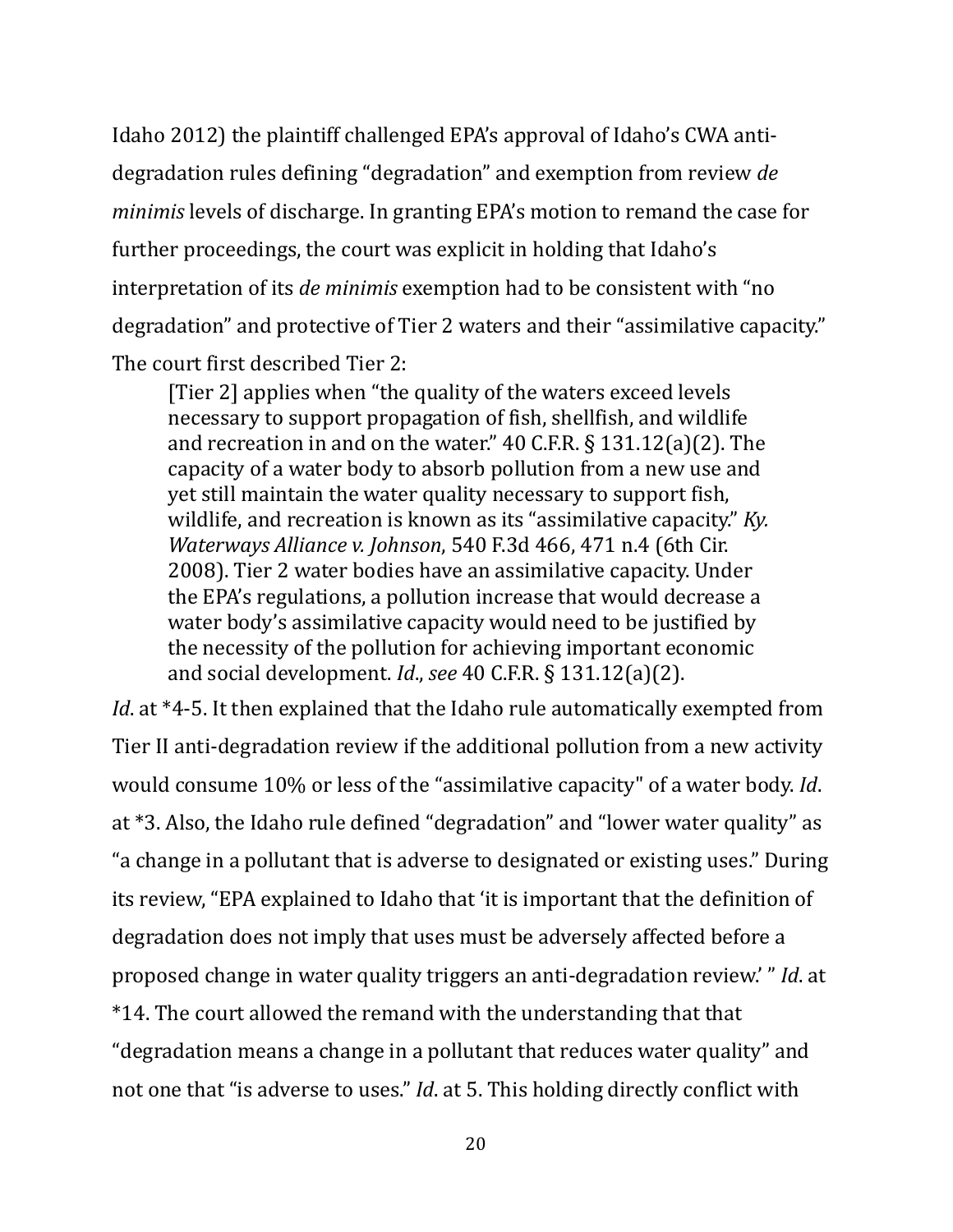TCEQ's construction of its Tier 2 *de minimis* exception in this case.

Similarly, TCEQ and the City's criticize SOS's reliance on the Ohio case of *Columbus & Franklin Cnty. Metro. Park Dist. v. Shank*, 600 N.E.2d 1042 (Ohio 1992) by again mischaracterizing SOS's argument. In Shank, as here the agency incorrectly interprets and applies its lawful regulation. SOS does not dispute the anti-degradation regulation, but rather, *how* TCEQ applies it. *See* SOS Br. at 29. The court found that the Ohio environmental agency was interpreting and applying its Tier 2 anti-degradation rules unlawfully because the agency was equating Tier 2 degradation with the Tier 1 prohibition on impairment of use. TCEQ, like the Ohio agency in *Shank*, is attempting to read Tier 2 out of the rule.

The Defendants' reading and application of the Tier 2 standard would, in essence, eviscerate the CWA's objective to protect and maintain the physical, chemical, and biological integrity of our nation's waters and eliminate discharges. *See* 33 U.S.C. § 1251(a). The U.S. Supreme Court recently provided important guidance in holding that a discharge of municipal sewage into groundwater that flowed to protected surface waters was a discharge requiring a CWA. *Maui County v. Hawaii Wildlife Fund*, 2020 U.S. LEXIS 2410. EPA argued that the Act only required a permit for pollutant discharges directly to public surface waters. The Court explained that "to follow EPA's reading would open a loophole allowing easy evasion of the statutory provision's basic purposes. Such an interpretation is neither persuasive nor reasonable." *Id*. at \*12. The same can be said of TCEQ's construction of the Tier 2 standard here; it would essentially eliminate the CWA mandate that high quality waters be protected and maintained. It would invite cities and developers to target these waters for waste disposal services even where, as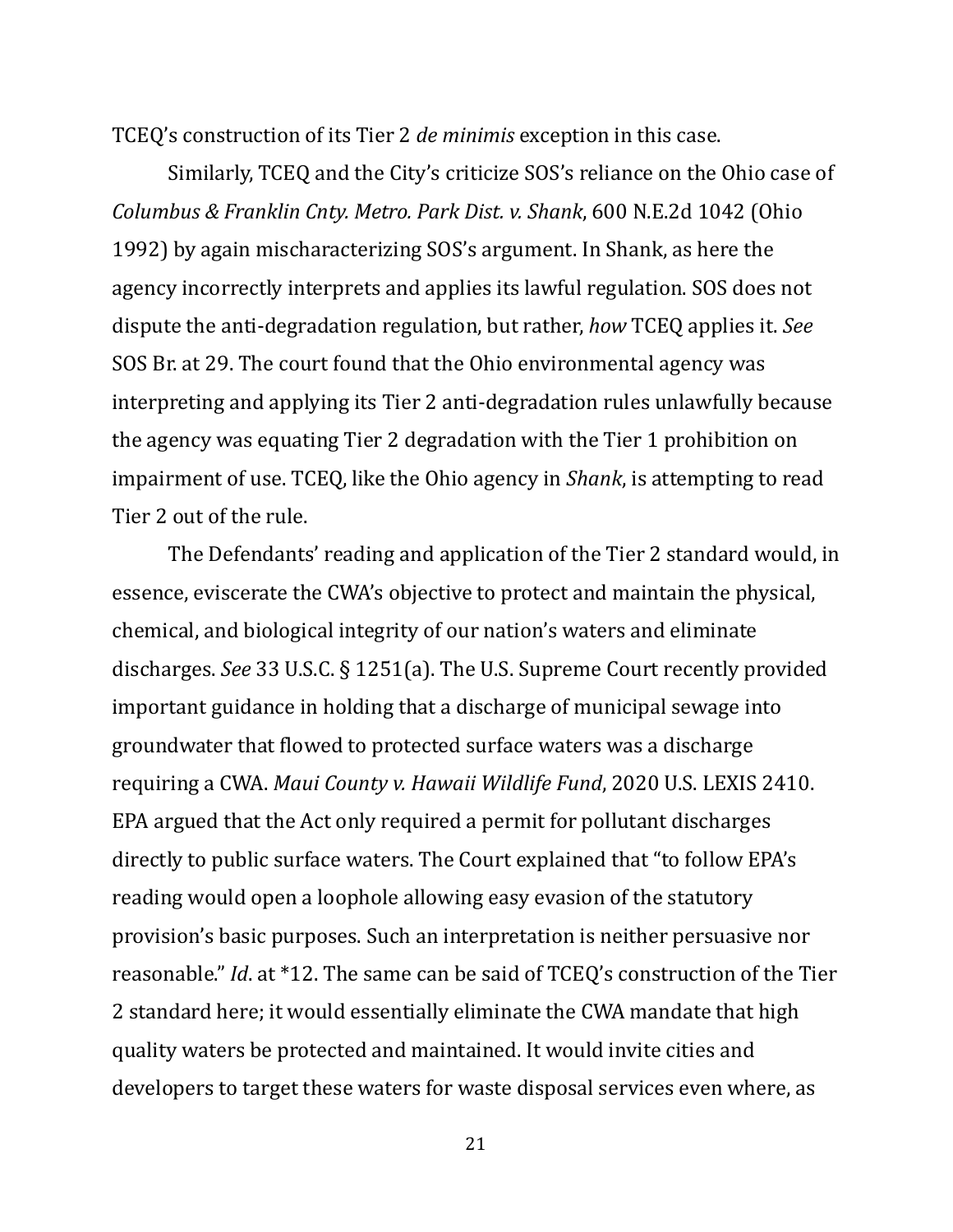here, there are feasible alternatives to discharge. Just as the Supreme Court refused to defer to EPA's construction as hostile to the CWA's language and intent, this Court should refuse to defer to TCEQ's construction of its antidegradation rule that cannot be squared with the CWA or implementing rules.

# **III. Defendants Fail to Rebut SOS's Showing That TCEQ Misapplied the Standard.**

SOS stands on its Opening Brief, at pages 32 to 38, establishing that, as a matter of law, Defendants improperly considered the "enrichment" of Onion Creek flows to benefit aquatic life uses. As argued, protecting existing aquatic life uses requires protecting the species that are naturally found in the receiving stream. Converting a naturally low-nutrient stream into a nutrientrich stream harms the native aquatic life communities while drastically altering conditions for other, non-native species to move in.

The City's assertion that the oligotrophic/mesotrophic boundary has no regulatory significance is incorrect given the science, including its own science. Most notably, the 2009 study by King and Winemiller for TCEQ and EPA concludes there is "overwhelming evidence" of "consistent biological changes" in streams with greater than 20 µg/L, including "nonlinear changes in algal species composition and fish community structure." AR B, Doc. 241 at 67-68. The scientific studies in the record consistently find that the 20-25 µg/L TP level defines a biologically significant boundary between oligotrophic and mesotrophic streams. *See* AR B, Doc. 269 at 170-211.

TCEQ staff did assess impacts to aquatic life in the Tier 1 analysis—but only for dissolved oxygen. TCEQ's Tier 1 analysis for nutrients only looked at the potential for nuisance algae, an impact to human recreational uses. TCEQ's Tier 1 analysis is deficient as a matter of law.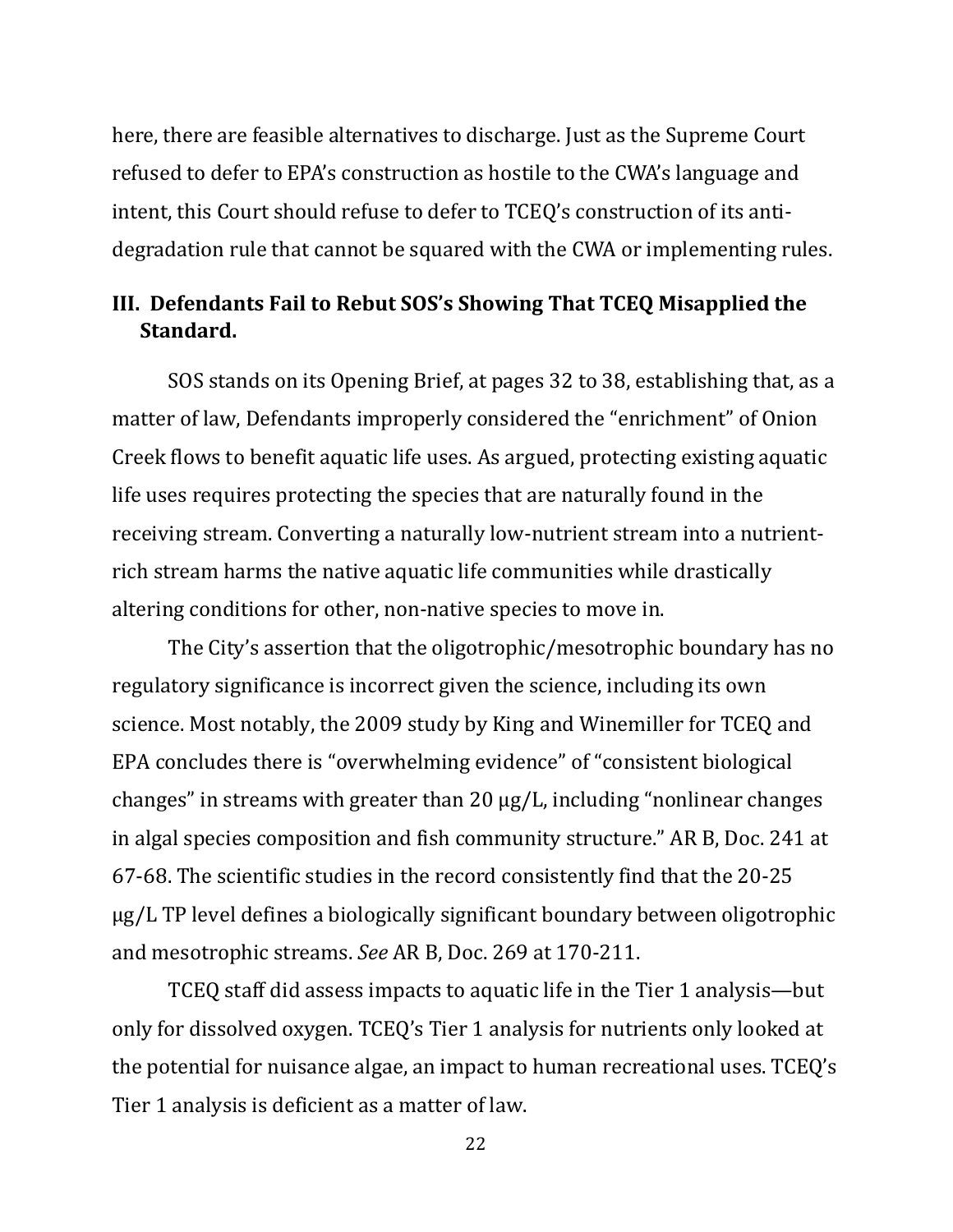### **III. Defendants Offered No Persuasive Arguments that Notice Requirements Had Been Met.**

The applicable standard in determining whether an agency has failed to comply with the procedural requirements for its action is "exacting, yet limited." *Kern Cnty. Farm Bureau v. Allen,* 450 F.3d 1072, 1075-76 (9th Cir. 2006) (quoting *Natural Res. Def. Council, Inc. v. SEC,* 606 F.2d 1031, 1045, 1048-49 (D.C. Cir. 1979)). "Exacting" refers to the degree of judicial scrutiny to be applied. "On a petition for review from an agency decision, [courts] determine in the first instance the adequacy of the agency's notice and comment procedure, without deferring to an agency's own opinion of the adequacy of the notice and comment opportunities it provided." *Natural Res. Def. Council v. EPA*, 2079 F.3d 1180, 1186 (9th Cir. 2002). "Limited" refers to the scope of the court's review dictating a straightforward, surgical approach: based on the applicable law and the notice's text, does the notice contain all the elements that are legally required?

Defendants would have this Court entertain an expansive look into materials they argue proves that notice was sufficient. But neither media attention, nor the degree of public fervor in opposition to the permit, nor promotional real estate materials are relevant to this court's inquiry. Here, the question is whether the public notices on the permit provided a general description of the location of each proposed discharge point. They did not.

Defendants claim that by statutory decree the notices cannot be proffered as evidence of their insufficiency. This is nonsensical. The notices are the best (and necessary) evidence to show whether they meet the requirements set out by statute and regulation. SB 709 creates a statutory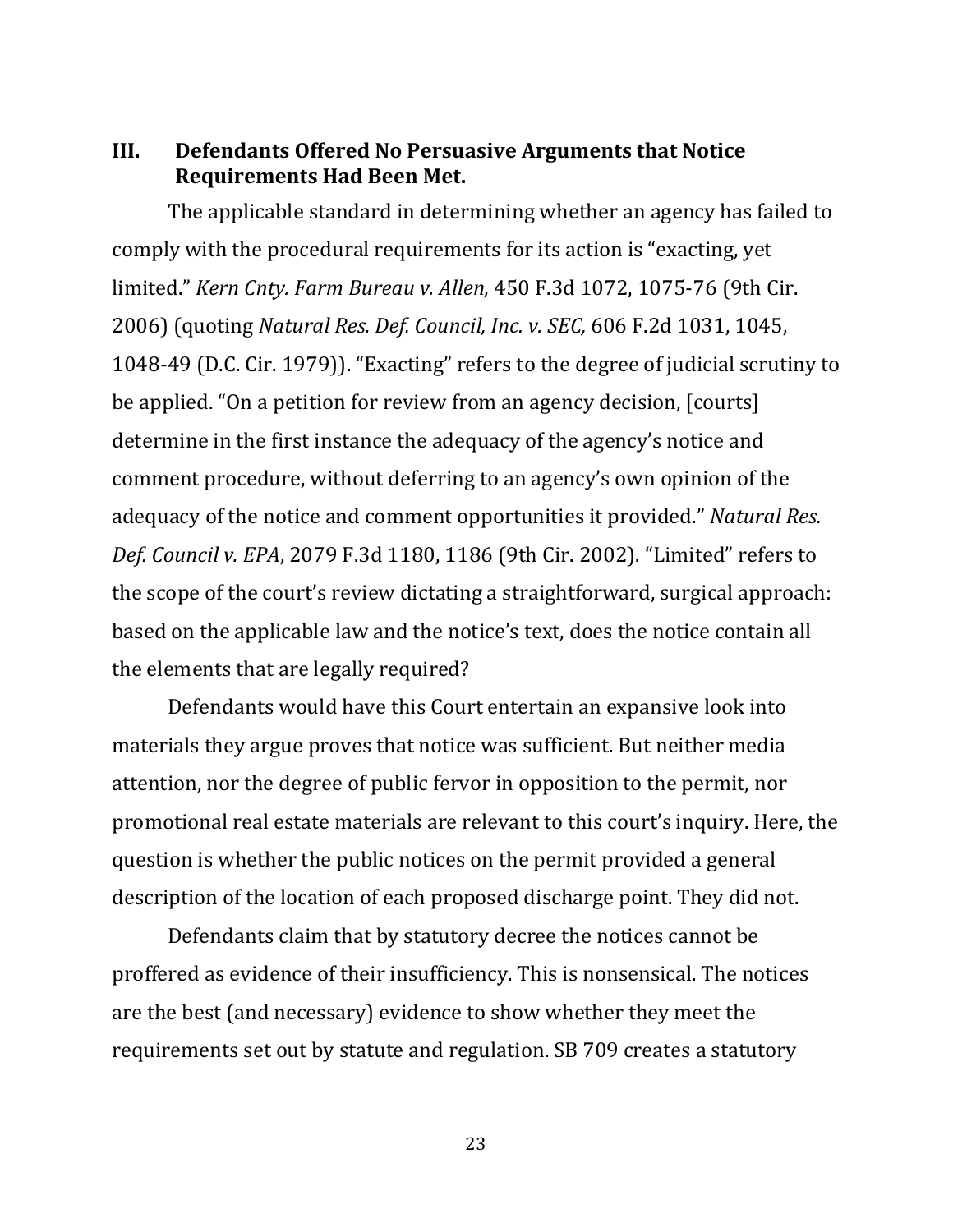presumption of regularity; it does not shroud every page of the administrative record in a cloak of unimpeachability.

In fact, courts have not only based their determinations on sufficiency of notice solely on the administrative record, but have noted that reviewing materials outside the record would be inappropriate. "Because our review is limited to ensuring that statutorily prescribed procedures have been followed, we are confident that the administrative record will usually be sufficient to ensure meaningful review." *Natural Res. Def. Council v. SEC*, 606 F.2d 1031, 1045 (DC. Cir. 1979, reh'g denied); *see United Copper Indus. Inc. v. Grissom*, 17 S.W.3d 797, 805 (Tex. App.—Austin 2000, no pet.) (finding notice defective based only upon notices in the record and administrative rules).

Courts strictly construe the CWA's notice requirements. *Cmty. Ass'n for Restoration of Env't v. Henry Bosma Dairy*, 305 F.3d 943, 950 (9th Cir. 2002). "Nuance and subtlety are not virtues in agency notice practice." *Natural Res. Def. Council v. EPA*, 2079 F.3d at 1188.

The notices failed to meet regulatory requirements because they did not provide a description of the location of the proposed discharge point, as required by §§ 39.411, 124.10. Pertinent geographic information was omitted from the public notice, depriving members of the public from being able to assess whether and to what extent their interests may be affected.

The cases cited by Defendants are inapposite. See TCEQ Br. at 64-65; City Br. at 58-59 (citing *Chocolate Bayou Water Co. v. Tex. Natural Res. Conservation Comm'n.,* 124 S.W.3d 844 (Tex. App.—Austin 2003, pet. denied). There, it was not in dispute whether the notice met statutory requirements. *Id.* at 847. And the facts upon which the City tries to distinguish *Hughey v. Gwinnett* had no bearing to the court's decision. The court focused on the fact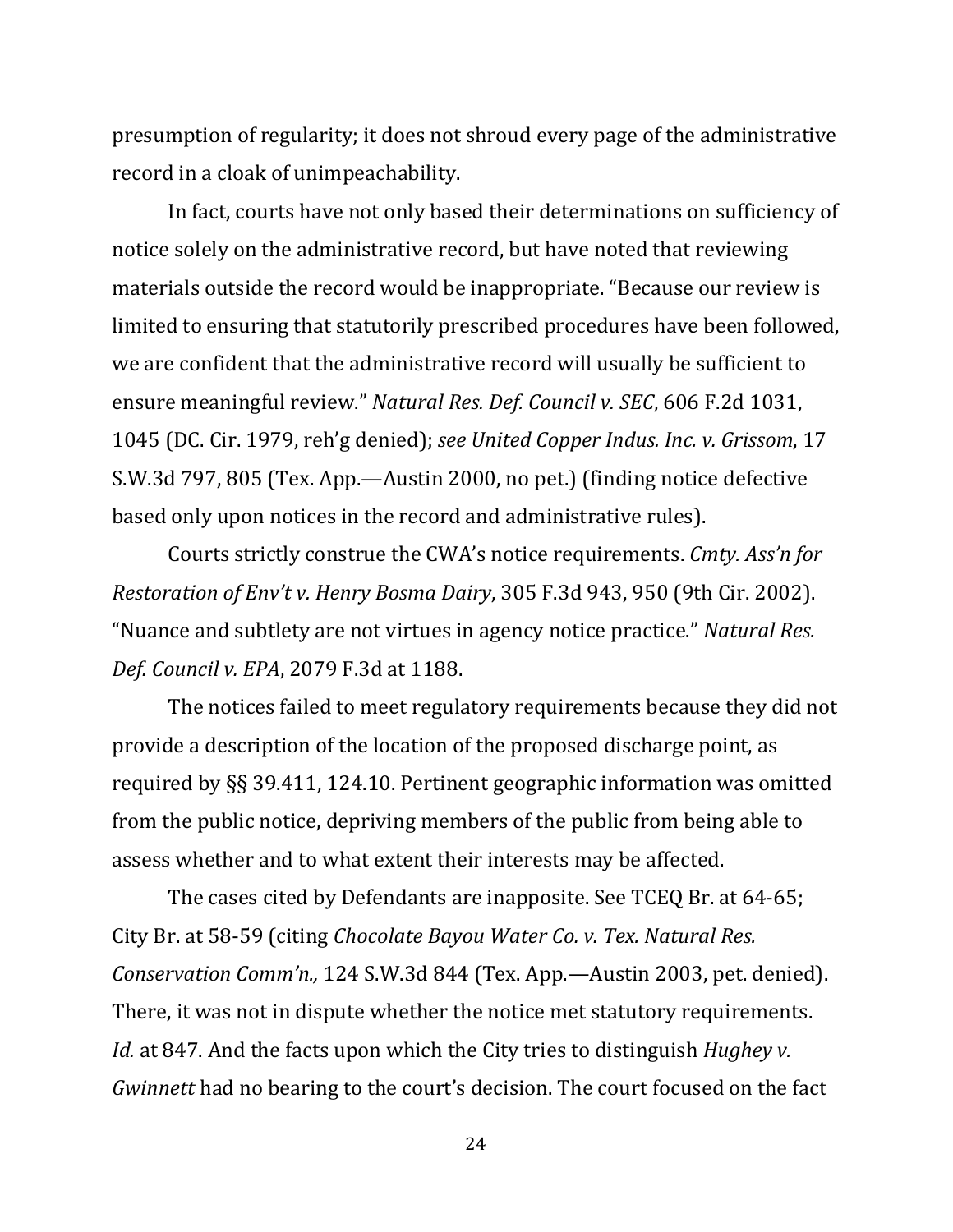that, like here, the notices did not provide the actual location of the discharge point. *Hughey v. Gwinnett County*, 278 Ga. 740, 740 (Ga. 2004). The description of the discharge point was not in error—it changed. Still, the ALJ found notice sufficient because it identified the receiving water body. *Id.* at 742. It is for this reason that the *Hughey* court held that "plainly, more specificity is needed." *Hughey*, 278 Ga. at 744.

The City's postulation that no language would ever satisfy SOS conveniently forgets that SOS suggested several ways to describe the discharge point's location in the proceedings below, such as by latitude and longitude coordinates, street name/block number, or approximate distance from roads or the existing treatment plant. Usual TCEQ practice in notices for wastewater treatment plants, if not yet been built, is to describe the site's approximate distance and direction from a readily definable point. For example, three-fourths mile southwest of the intersection of Ranch Road 12 and US 290 is a readily identified point. Although the rules do not require the location be described in a particular way—it must be described. But the notices do not even attempt that.

Defendants argue for the first time that SOS lacks standing because it has not shown how failure to provide legally adequate notice resulted in a particular injury to SOS's interests.

SOS is not required to make such a showing to challenge TCEQ's issuance of the permit in violation of the notice requirements. The Texas APA provides that a person who is aggrieved by a final decision in a contested case is entitled to judicial review.[4](#page-27-0) Tex. Gov't Code § 2001.171."As long as the party

<span id="page-27-0"></span> $4$  A party must also have exhausted its administrative remedies as a prerequisite to judicial review. Tex. Gov't Code § 2001.171. It is not in dispute that SOS has met this requirement.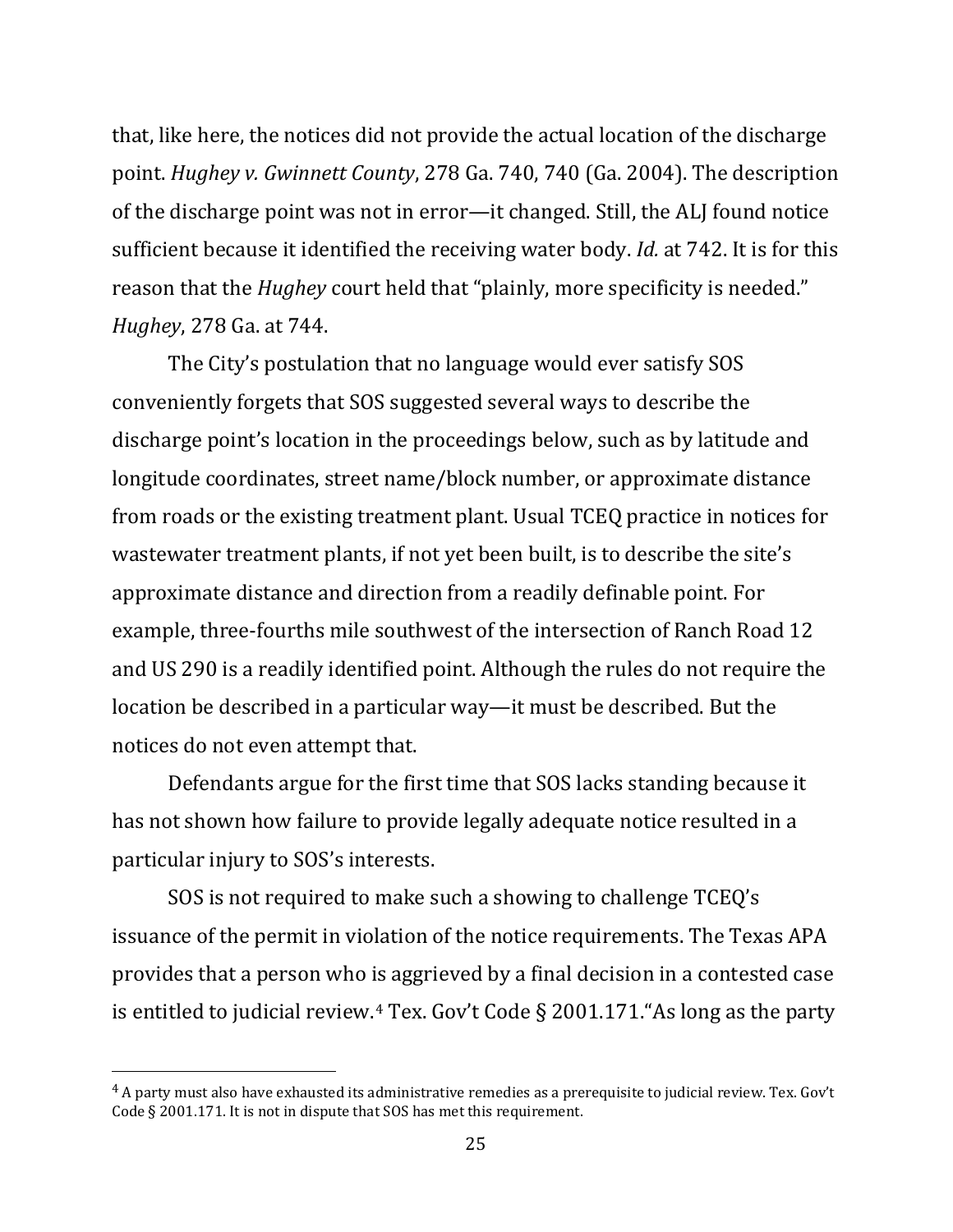can establish an injury fairly traceable to the impact of the final contested case order...the judiciary has the power under the APA judicial review provisions to review and remand an agency order upon a finding of reversible error." Tex. Admin. Prac. & Procedure § 11.2; *Tex. River Protection Ass'n,* 910 S.W.2d 141, 151 (Tex. App. *–* Austin, 1995) (legislature codified constitutional-standing requirements by including "aggrieved" in the APA). SOS is aggrieved by the TCEQ's decision to issue the permit.

Contrary to Defendants' characterization, SOS is not attempting to assert the rights of third parties in arguing that notice was defective. SOS mentioned the Caliterra residents and downstream landowners to emphasize the importance of providing legally adequate notice. For the same reason, SOS provided evidence showing that there are fifty-five private water wells supplied by the Trinity Aquifer within one mile of the proposed discharge point. SOS Br. at 45.

SOS is not required to disprove all claims of "harmless error." Holding the notice insufficient does not rest on a party's ability to show what they would have done differently if notice had been adequate. *California v. Azar*, 911 F.3d 558, 580-81 (9th Cir. 2018) (rejecting agency's argument that parties challenging notice failed to identify specific comments that they would have submitted if notice were adequate).

Finally, SOS provides the following responses to other points made by Defendants:

● Defendants cannot point to fulfillment of one statutory provision to claim that this also fulfilled another statutory provision. *See* City Br. at 57. Otherwise, the requirement to describe the discharge point would be superfluous.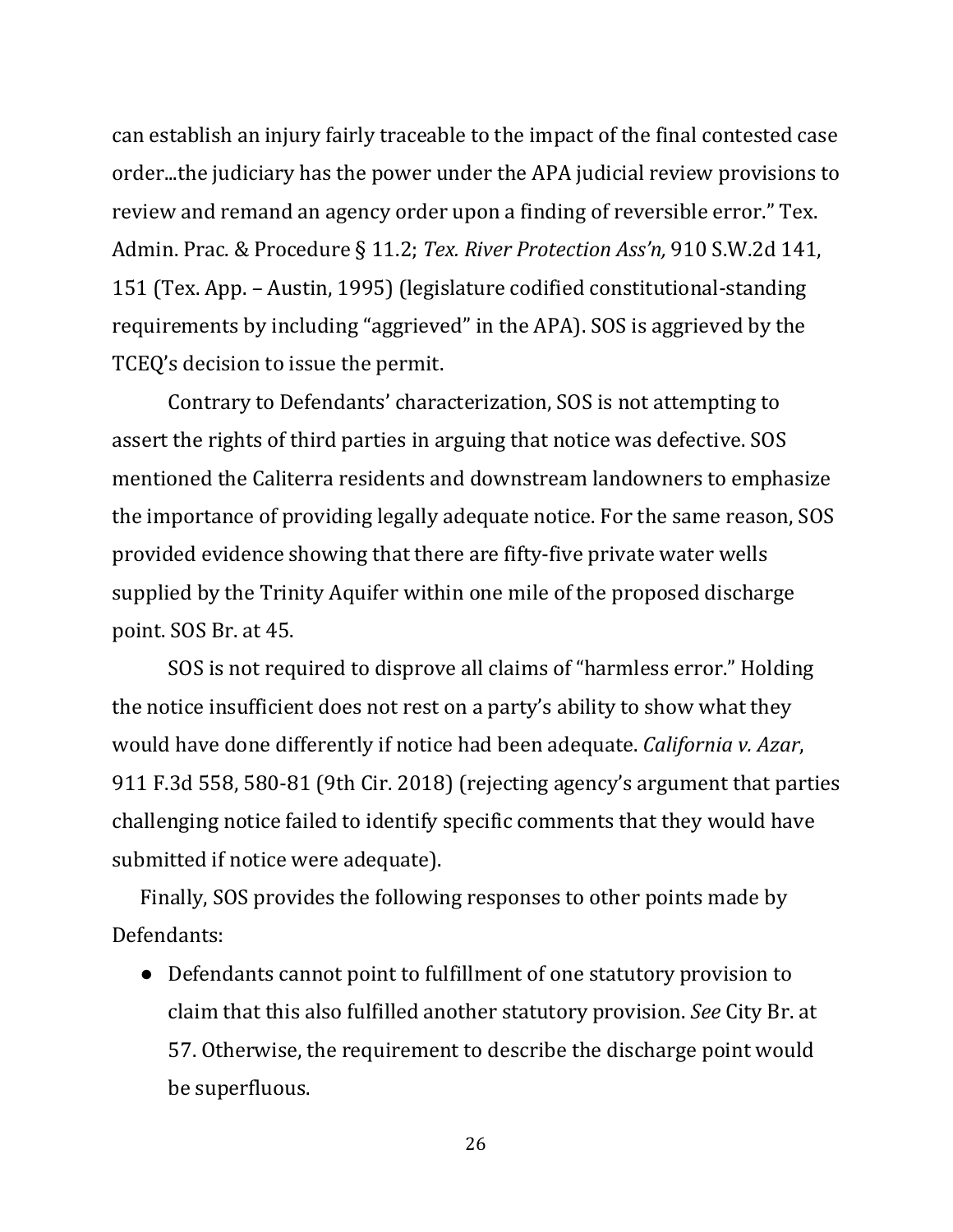- Caliterra's promotional materials cannot make up for deficient notice. The community design plan was not part of the administrative record or publicly distributed Nothing in the record shows that the Walnut Springs Bridge is marked by a physical sign on the ground.
- TCEQ reads too much into SOS's use of the phrase "where the discharge will actually start." *See* TCEQ Br. at 67. From context it is clear SOS used "discharge point" in a manner consistent with the statutory definition.
- The short length of Walnut Springs does not save the notice, but supports an inference that it is obscure.
- The City claims that because the notice included the words "piped to," the public was on notice. But pipes can be 2 feet or 200 miles. The first notice did include "via pipe, but the City asks much of these two words.
- SOS's expert Dr. Ross only used the term "Walnut Springs" to track the language provided in the published notice. *See* City Br. at 56.
- Walnut Spring is not identified as a creek in the official USGS Map. AR B, Doc. 177.
- The FWS correspondence does not show that FWS successfully availed itself of the means to get further information provided in the notice. FWS is a federal agency with unique access to TCEQ staff.
- The City cannot rely on journalists to satisfy its statutory obligation to provide notice.
- The number of comments received does not prove notice requirements were met.

Due to the notice's failure to provide a description of the location of the proposed discharge point, TCEQ's decision making was "in violation of a statutory provision," and "made through unlawful procedure." *See* Tex. Gov't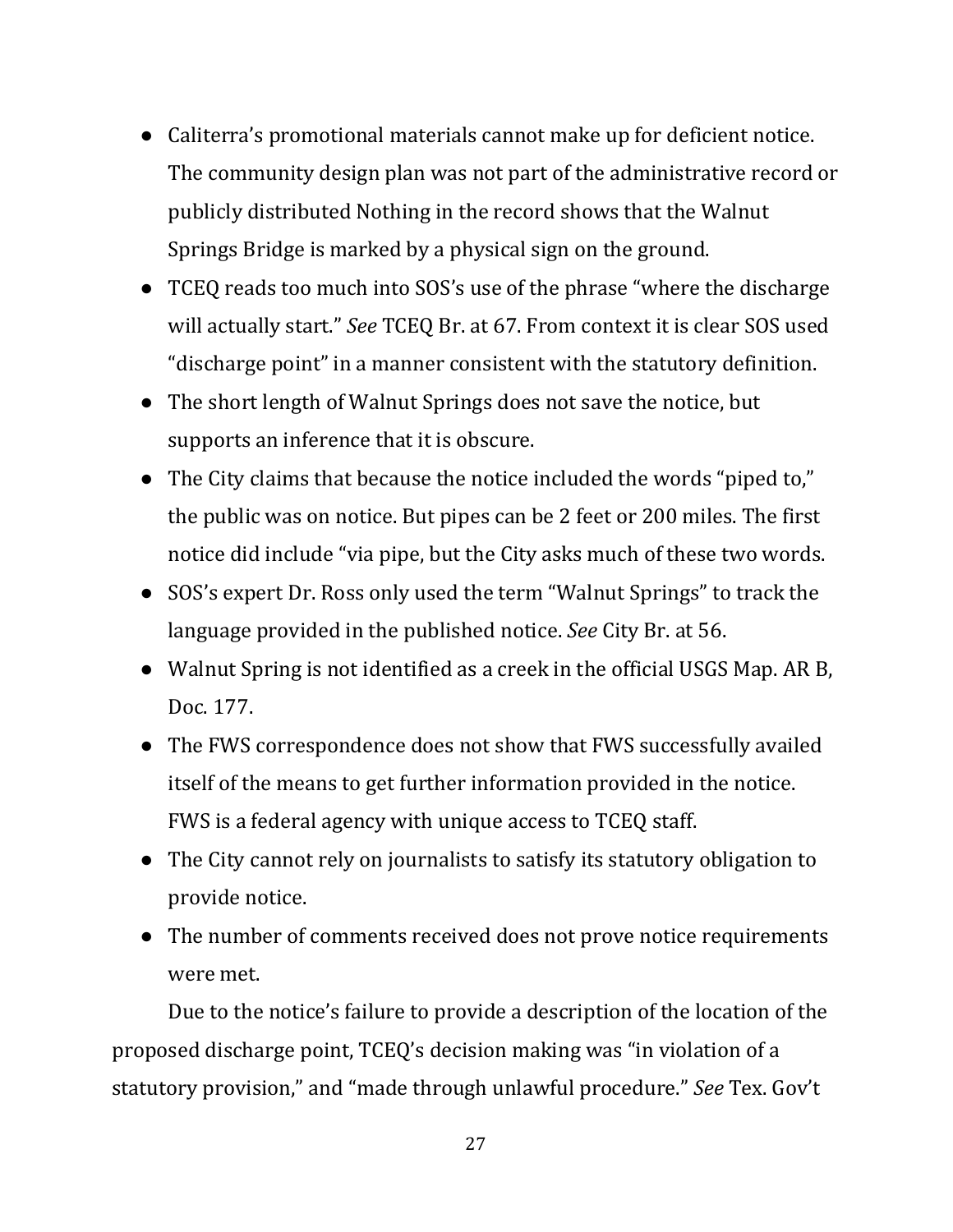Code § 2001.174(2). This Court should reverse the agency's decision and remand with instructions to re-open the comment period after adequate public notice has been published.

#### **PRAYER**

For the reasons described above, SOS respectfully requests that the TCEQ's decision granting Permit No. WQ0014488003 be reversed, and declared invalid as a matter of law.

Dated: June 1, 2020

Respectfully submitted,

TEll TEL

William G. Bunch State Bar No. 03342520 [bill@sosalliance.org](mailto:bill@sosalliance.org)

29,00

Kelly D. Davis State Bar No. 24069578 [kelly@sosalliance.org](mailto:kelly@sosalliance.org)

Save Our Springs Alliance 4701 West Gate Blvd., D-401 Austin, TX 78745 Tel: 512-477-2320 Fax: 512-477-6410

*Attorneys for Plaintiff Save Our Springs Alliance*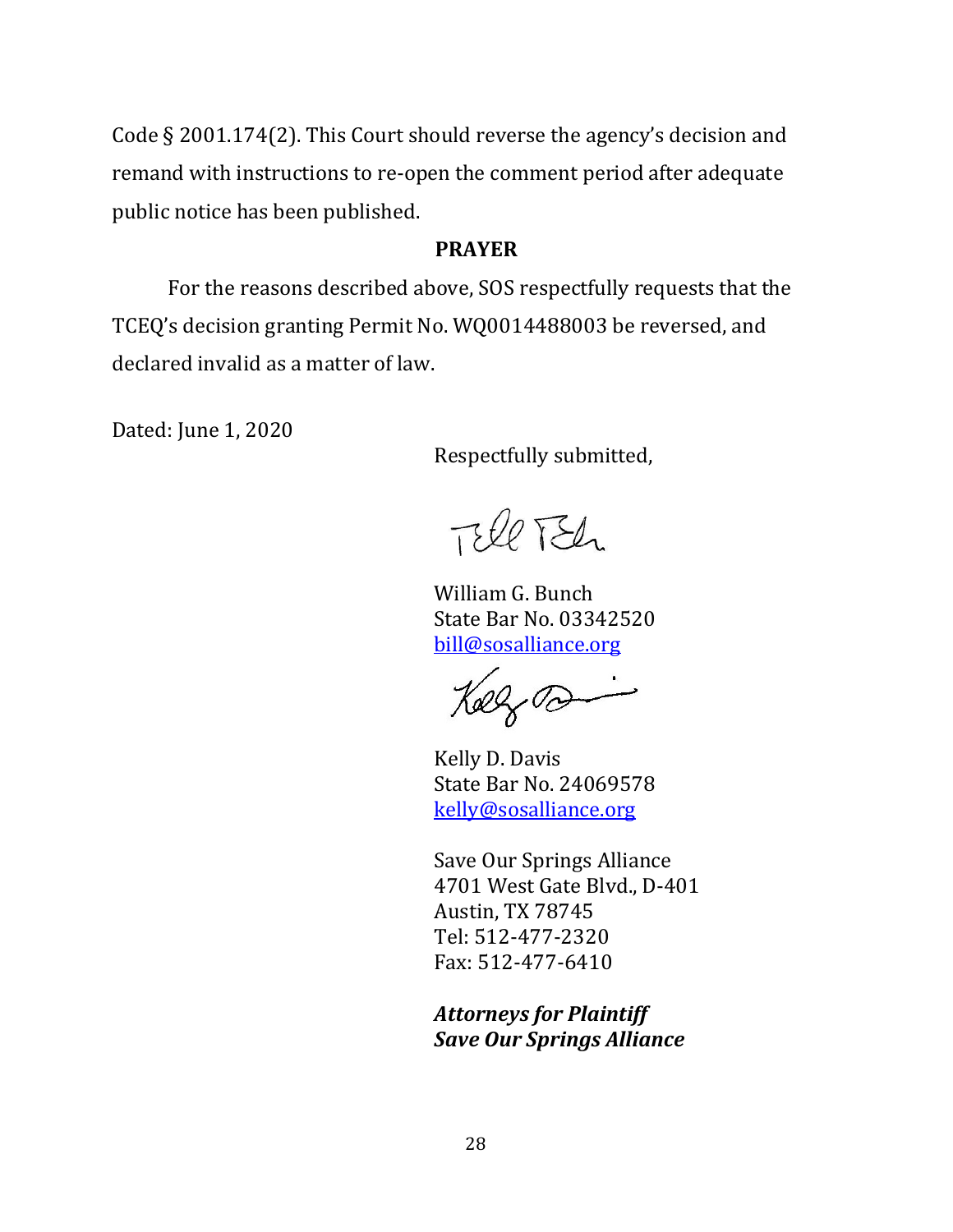## **CERTIFICATE OF SERVICE**

I hereby certify that Plaintiff's Reply Brief was electronically filed with the Clerk of the Court using the electronic case filing system of the Court, and that a true and correct copy of Plaintiff's Reply Brief was served upon counsel for each party of record, listed below, by electronic service on this 1st day June 2020.

Keezo

Kelly D. Davis

Sara Ferris [Sara.Ferris@oag.texas.gov](mailto:Sara.Ferris@oag.texas.gov) Linda Secord [Linda.Secord@oag.texas.gov](mailto:Linda.Secord@oag.texas.gov) OFFICE OF THE ATTORNEY GENERAL OF TEXAS

## **Attorneys for Defendant Texas Commission on Environmental Quality**

David Tuckfield [david@allawgp.com](mailto:david@allawgp.com) Eric Storm [eric@allawgp.com](mailto:eric@allawgp.com) THE AL LAW GROUP, PLLC

Andrew Barrett [andy@thebarrettfirm.com](mailto:andy@thebarrettfirm.com) ANDY BARRETT & ASSOCIATES, PLLC

**Attorneys for Intervenor The City of Dripping Springs**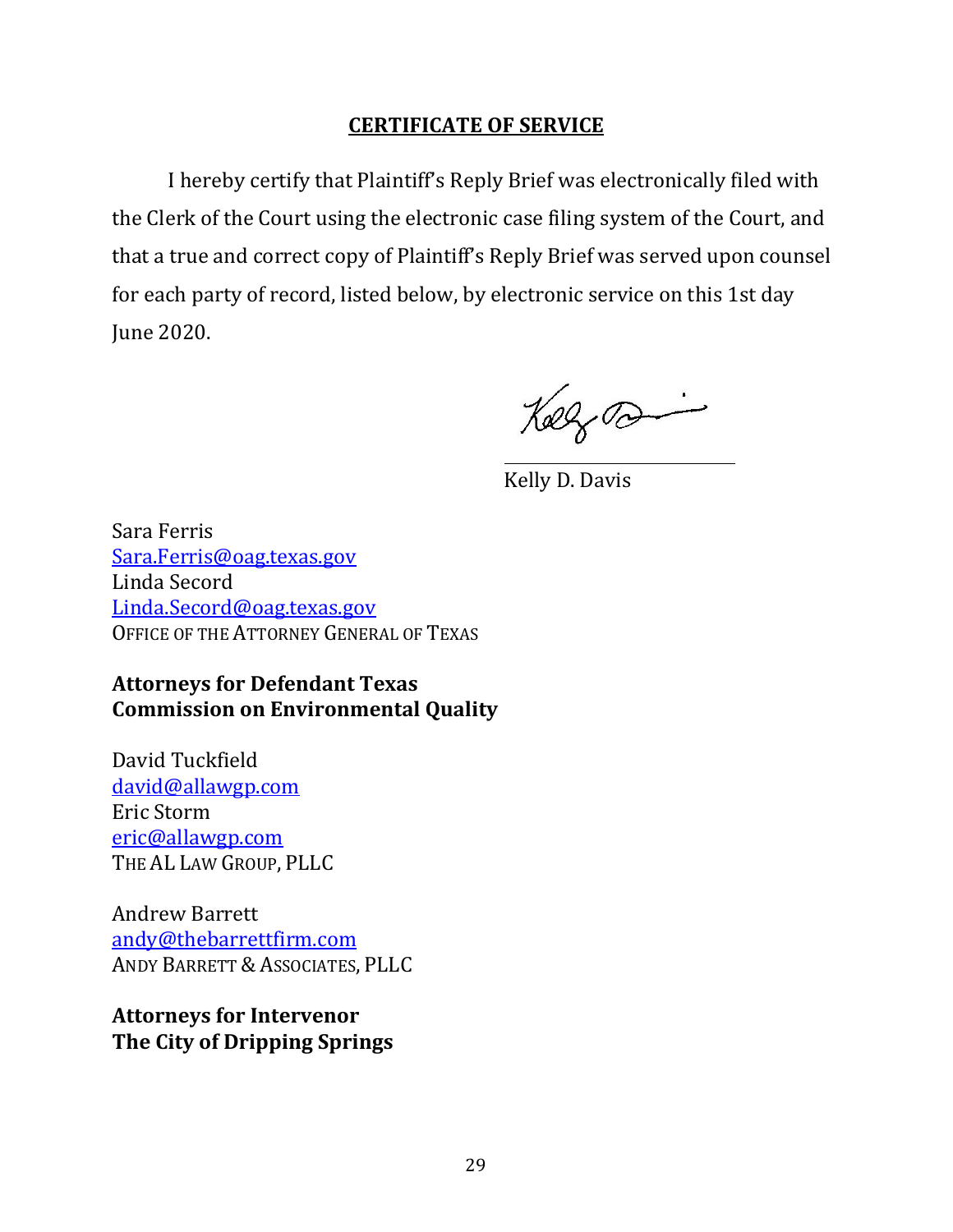## **CERTIFICATE OF COMPLIANCE**

I hereby certify that Plaintiff's Reply Brief contains 7,484 words in the relevant parts of the document, in compliance with Texas Rule of Appellate Procedure 9.4(i)(2)(C), as calculated by the computer program used to prepare this document.

Kolfra

Kelly D. Davis